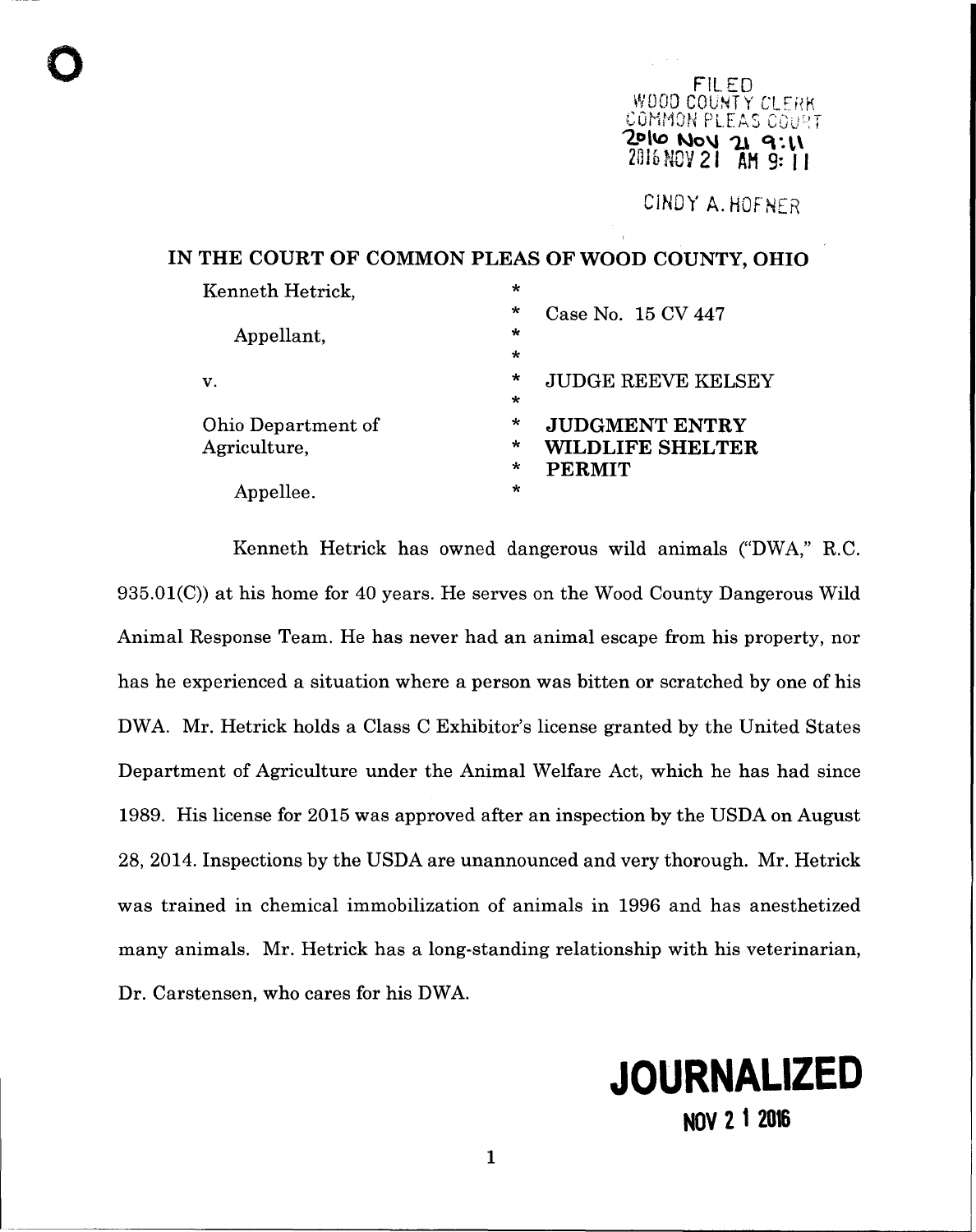In Muskingum County in 2011, the owner of 56 DWA released all of his animals and committed suicide. As a result of these events, RC. Chapter 935 was enacted effective September 5, 2012.

There are two components to the Act. First, each DWA must be registered and microchipped. RC. 935.04. Second, the owner of the DWA must determine whether the owner qualifies as a wildlife shelter, rescue facility, wildlife sanctuary, wildlife propagation facility, or qualifies for one of several exemptions available under the Act.

On October 22, 2012, Mr. Hetrick complied with the registration requirements of RC. 935.04. Mr. Hetrick, in consultation with Dr. Carstensen did not microchip six of his 11 DWA as the process of microchipping the DWA could have been dangerous to their health.

Many owners of DWA opposed this law believing it to be unconstitutional. They challenged the law in federal court. The law was ultimately upheld. *Wilkins v. Daniels,* 744 F.3d 409 (6th Cir.2014). Counsel for the litigants advised the litigants not to seek registration under RC. Chapter 935 while the litigation was pending. Mter the Sixth Circuit Court of Appeals decision was filed on March 4, 2014, the litigants considered whether or not to appeal the decision to the United States Supreme Court. They ultimately decided not to.

After the dust had settled on the litigation, Mr. Hetrick decided that he should form a rescue facility. Toward that end he filed his application to obtain a rescue facility permit on October 17, 2014. Dominic D'Urso, a dangerous wild animal

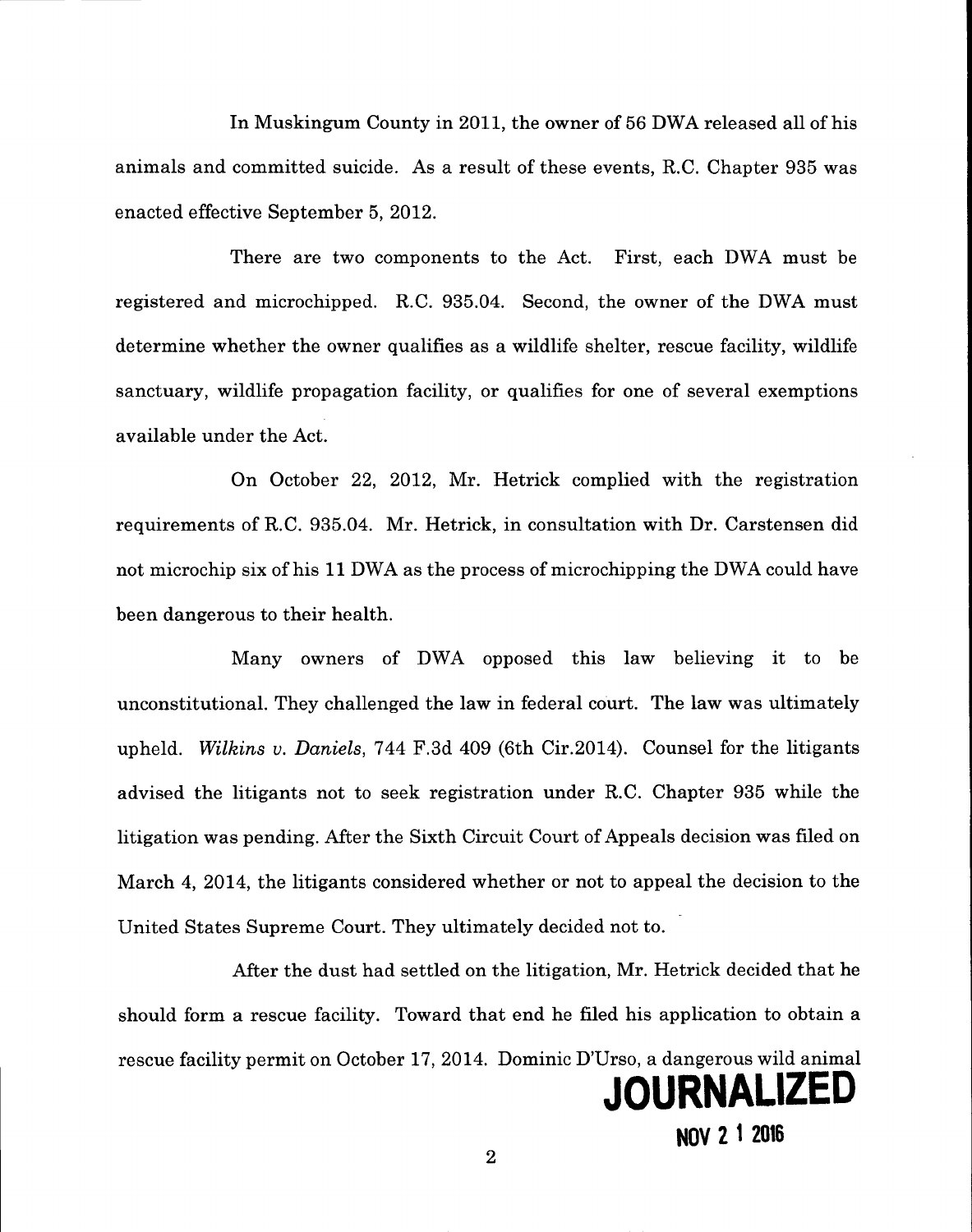inspector for the ODA, testified that it was his impression that Dr. Melissa Simmerman, Assistant State Veterinarian and Assistant Chief of the ODA Division of Animal Health, viewed Mr. Hetrick's application as a joke as the ODA would never approve Mr. Hetrick's application. Proceedings before Hearing Examiner Andrew Cooke, May 11, 2015, p. 105-106.

It is not ODA's policy to inspect an applicant's DWA facility. Record of Proceedings, Record #7, p 141. In fact, the ODA's first inspection of many of the wildlife shelters occurred seven to 12 months after the permit had been granted. In cases where violations of ODA's regulations were found, the permit holders were given multiple chances to bring their facilities into compliance. *See* Appendix A, Inspection of Wildlife Shelters.

Contrary to its policy, ODA decided to inspect Mr. Hetrick's facility. While a typical inspection involves only one or two ODA inspectors, the ODA assembled a team of about six inspectors for Mr. Hetrick's facility. Proceedings before Hearing Examiner Andrew Cooke, May 11, 2015, p. 100, 108. It was Mr. D'Urso's view that the purpose of the ODA inspection "was to seek out any further evidence that we could use to justify the confiscation of his animals." *Id.* at p. 107, 127-128. Mr. Hetrick cooperated with the representatives from ODA. The inspection was conducted on November 7, 2014.

Mr. D'Urso stated, "the overall psychological stability ofthe animals was good. Most of them were in good health except for Leo the lion. He was geriatric, later in life. \* \* \* They had good weight. Their fur looked good. Their stool looked

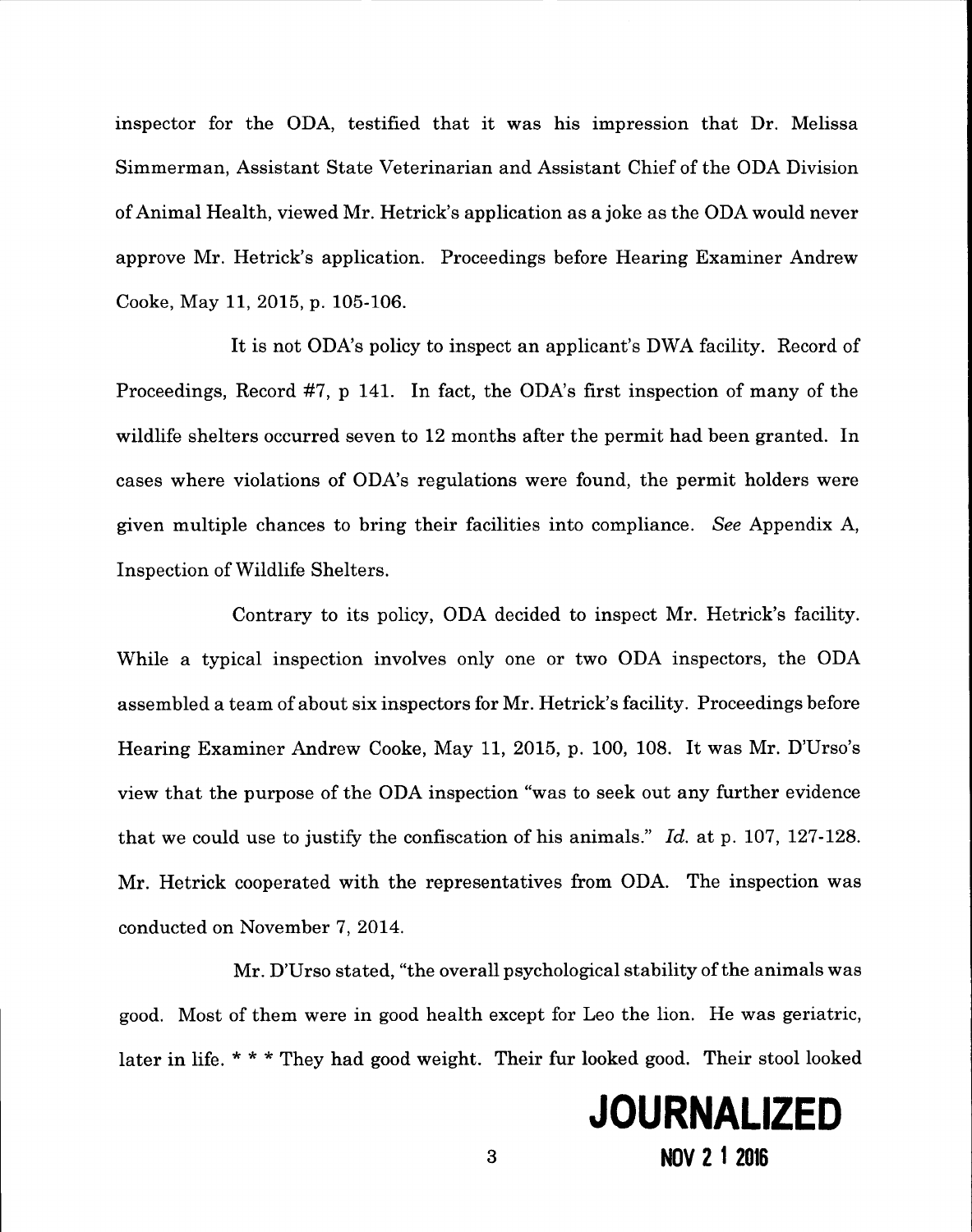good, and they were relatively, I don't want to say personable to anthropomorphize, but they were - they gave off friendliness." *Id.* at p. 113-114. Mr. D'Urso noted there were several regulatory violations with respect to the facilities, but none of the violations adversely affected the health and welfare of the animals or posed a threat to neighboring people. *Id.* at p. 113-127. *See* Appendix B, Comparison of Inspection Reports.

-------------

As of the November 7, 2014 inspection, according to Dr. Simmerman, the ODA was still considering Mr. Hetrick's application for a rescue permit.

By letter dated January 22, 2015, the ODA proposed to deny Mr. Hetrick's application for a rescue facility permit.

On January 28, 2015, the ODA arrived at Mr. Hetrick's facility to confiscate the animals. Mr. Hetrick did not permit the ODA onto his property. ODA then petitioned this court for a warrant to enter upon Mr. Hetrick's property to seize his DWA. Ron Cordial, head ODA enforcement agent, misrepresented to the court, "But, basically the caging that the animals are in, the conditions that the animals were kept in, some of them were kept together in small crammed areas." Transcript of the Warrant to Search Proceedings, January 28, 2015, p. 8. *See* Appendix B. Mehek M. Cooke's letter of January 22, 2015, never referred to "small crammed areas." Mr. D'Urso testified that "most of the enclosures were at least twice, if not more times the minimum required square footage per animal  $* * *$ ." Proceedings before Hearing Examiner Andrew Cooke, May 11, 2015, p. 114.

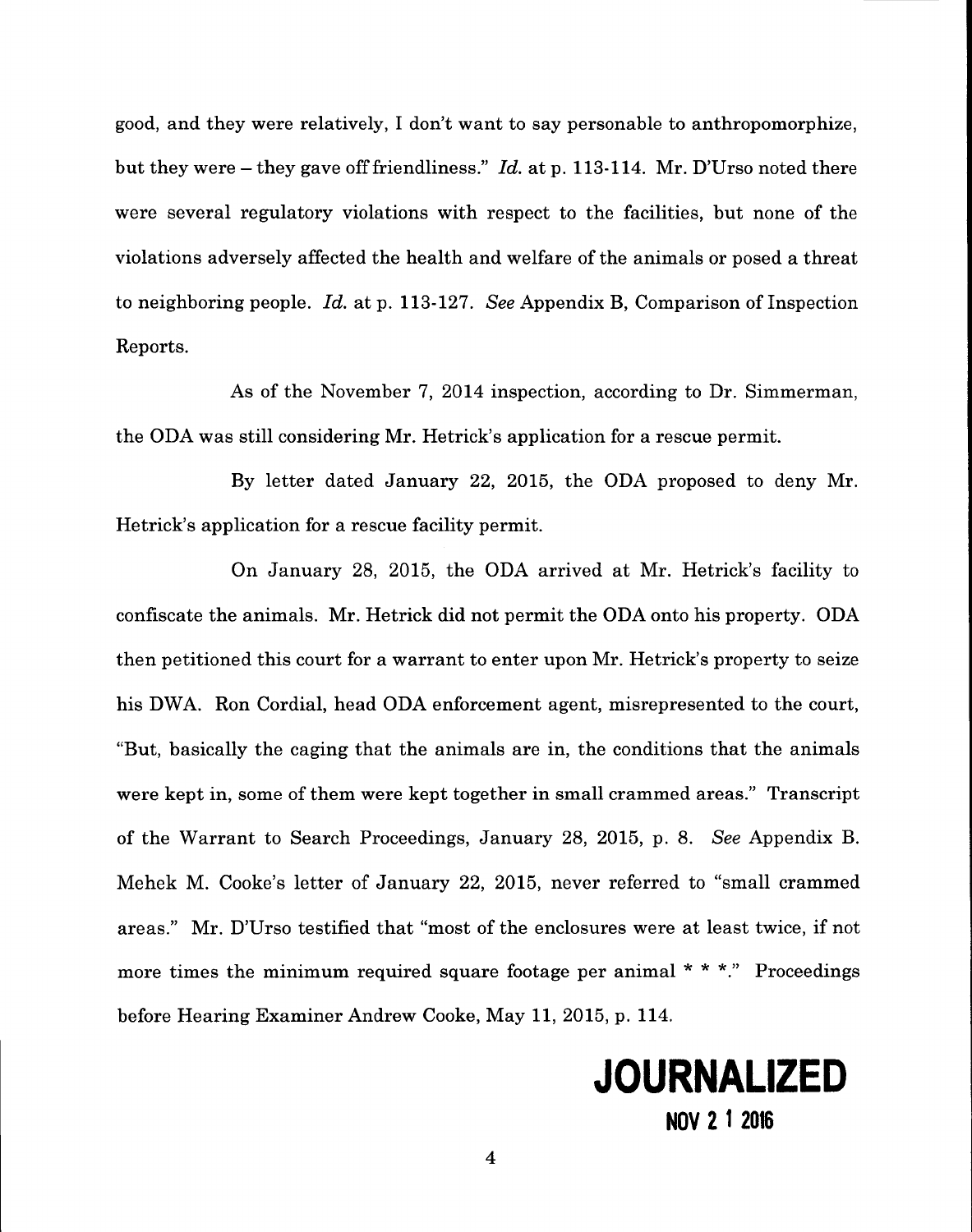Even though Mr. Hetrick registered his DWA, filed a rescue facility application, and permitted the November 7, 2014 ODA inspection, Mr. Cordial again misrepresented to the court, "Mr. Hetrick has not cooperated from day one." Transcript of the Warrant to Search Proceedings, January 28, 2015, p. 9. The warrant was granted. Even though Mr. Hetrick's rescue facility application was pending, the ODA confiscated Mr. Hetrick's animals.

Mr. Hetrick later determined that he could qualify as a wildlife shelter and filed an application for a wildlife shelter permit on March 9, 2015. On March 23, 2015, Ms. Cooke sent Mr. Hetrick a letter in which she proposed to deny his application for a wildlife shelter permit. Ms. Cooke based the proposal on (1) the untimely filing of the application and (2) the failure to microchip certain of Mr. Hetrick's DWA even though Dr. Carstensen felt that microchipping those animals could be dangerous to their health. The ODA stated, "There is no medical exception or contraindication for this requirement." Exhibit A to Order No.: 2015-301, attached to Mr. Hetrick's Notice of Appeal.

Mr. Hetrick requested a hearing on the proposal, which was held before Hearing Officer Andrew P. Cooke. Mr. Cooke on July 10, 2015, recommended that Mr. Hetrick's application be denied. He based his decision on (1) the untimely filing of the application, (2) the failure to microchip certain of Mr. Hetrick's DWA, and (3) the failure to file a complete application. Exhibit C to Order No.: 2015-301, attached to Mr. Hetrick's Notice of Appeal.

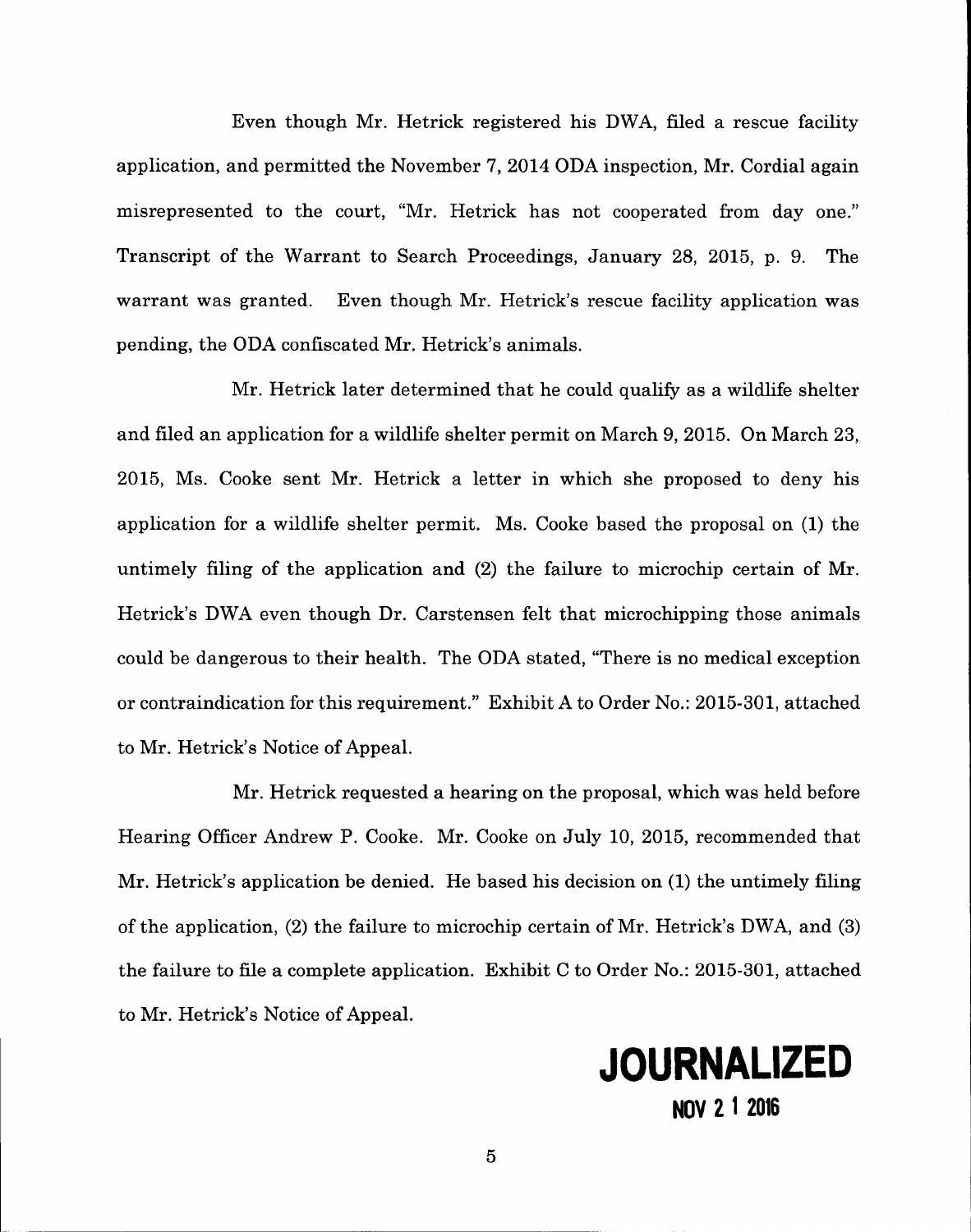Mr. Hetrick, through counsel, filed objections to Hearing Officer Cooke's findings of fact and conclusions of law. Exhibit E to Order No.: 2015-301, attached to Mr. Hetrick's Notice of Appeal. After a thorough review of Hearing Officer Cooke's report and after careful consideration of all of the evidence before him, David T. Daniels, Director of the Ohio Department of Agriculture, adopted the findings and denied Mr. Hetrick's application for a wildlife shelter permit. Order No.: 2015-301, attached to Mr. Hetrick's Notice of Appeal.

This action is the appeal of Director Daniels's order dated August 7, 2015, denying Mr. Hetrick's application for a wildlife shelter permit. In administrative appeals this court must consider the entire administrative record and such additional evidence that this court has admitted. After considering the record and additional evidence, this court must first determine whether the ODA in some meaningful manner considered and appraised all the evidence before it to justify its decision. *State ex rel. Sigler v. Lubrizol Corp.,* 136 Ohio St.3d 298, 2013-0hio-3686, 995 N.E.2d 204, 115.

The court must also consider whether the order (1) is supported by reliable, probative, and substantial evidence and (2) is in accordance with law. "Reliable" evidence is dependable; that is, it can be confidently trusted. In order to be reliable, there must be a reasonable probability that the evidence is true. "Probative" evidence is evidence that tends to prove the issue in question; it must be relevant in determining the issue. "Substantial" evidence is evidence with some weight; it must

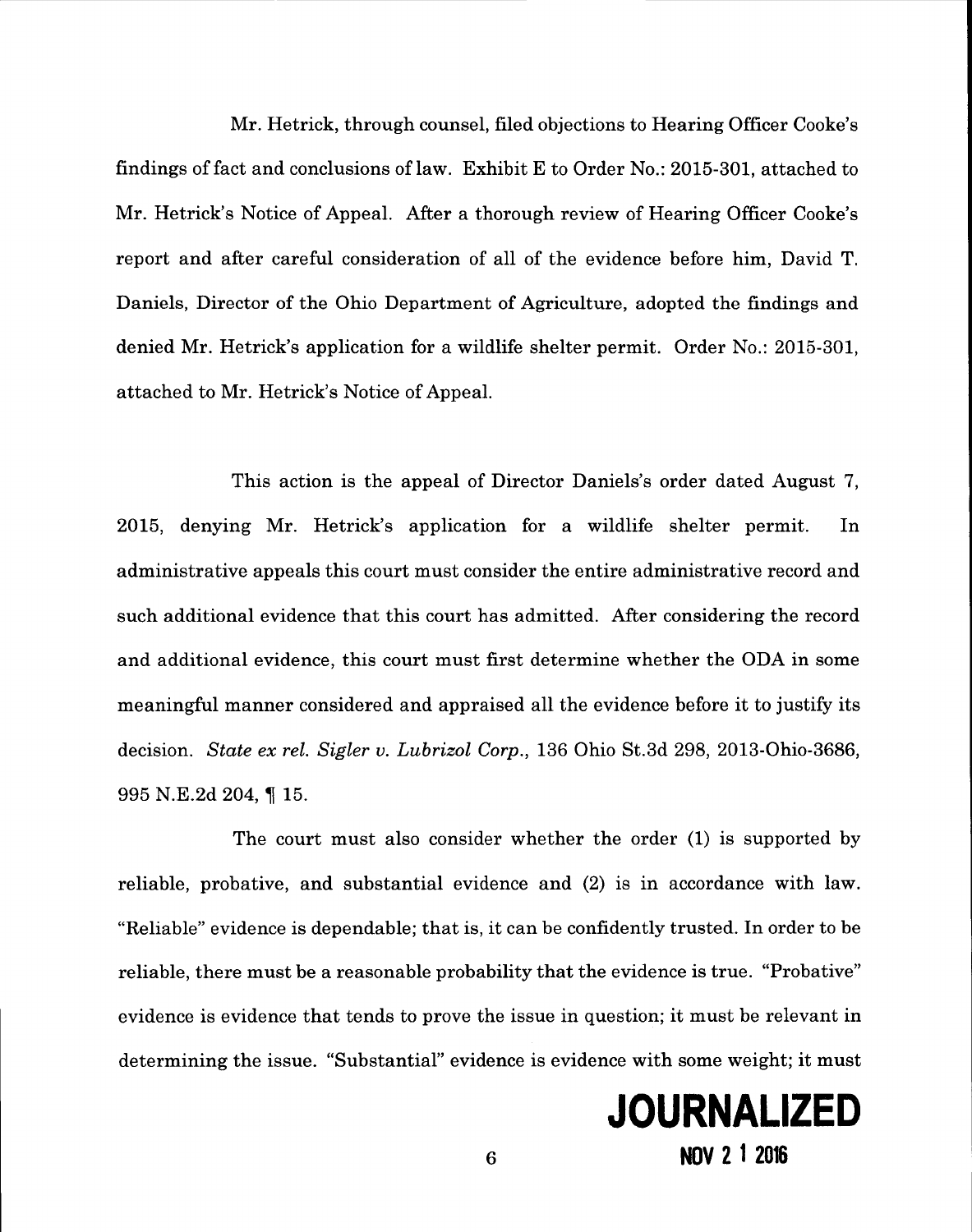have importance and value. *Our Place, Inc. v. Ohio Liquor Control Comm.,* 63 Ohio St. 3d 570, 589 N.E.2d 1303 (1992).

To the extent the ODA's decision is based upon the ODA's construction of a state or federal constitution or statute, this court must undertake review of the construction independently. *Ohio Historical Soc. v. State Emp. Relations Bd.,* 66 Ohio St.3d 466, 613 N.E.2d 591 (1993).

#### Wildlife Shelter Permit Process

"A person that possesses a registered dangerous wild animal in this state on October 1, 2013, that wishes to continue to possess the dangerous wild animal on and after January 1, 2014 \*\*\* shall apply for a wildlife shelter permit \*\*  $*$ ." R.C. 935.05. The application must include:

> "(1) [t]he name, date of birth, address, social security number, and federal employer identification number, if applicable, of the applicant; (2) [i]f different from the information [given above], the name and address of the location where each dangerous wild animal will be confined; (3) [a] description of each dangerous wild animal, including the scientific and common names, the name that the applicant has given the animal, the animal's sex, age, color, and weight, and any distinguishing marks or coloration that would aid in the identification of the

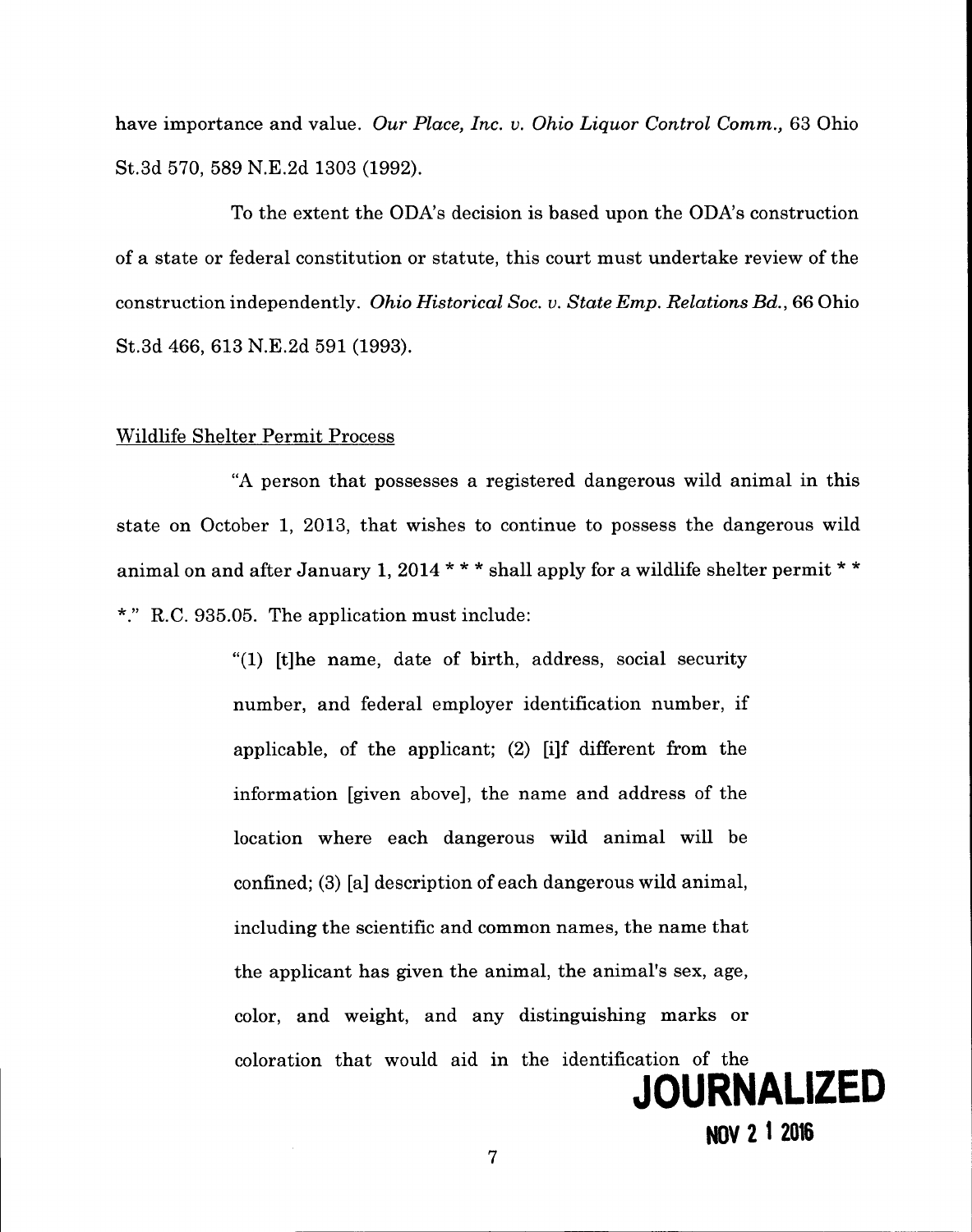animal; (4) [t]he identification number of the microchip that is implanted in each dangerous wild animal and the frequency of the passive integrated transponder contained in the microchip as required in section 935.04 of the Revised Code; (5) [p]roof of financial responsibility as required in division (D) of this section; (6) [e]xcept as otherwise provided in this section, proof that the applicant has at least two years of experience in the care of the species of dangerous wild animal or animals that are the subject of the application. If an applicant cannot provide such proof, the applicant shall pass a written examination regarding the care of dangerous wild animals that is established and administered in accordance with rules; (7) [a] plan of action to be undertaken if a dangerous wild animal escapes; (8) [p]roof that the applicant has established a veterinarian-client relationship as described in section 4741.04 of the Revised Code with regard to each dangerous wild animal; [and] (9) [a]ny additional information required in rules. R.C.935.05(B)(1)-(9).

Even though the ODA has some discretion under R.C.  $935.06(A)(1)-(10)$ , it is the policy of the ODA to issue a wildlife shelter permit when all the paperwork described above has been filed. Record of Proceedings, Record #7, p. 131.

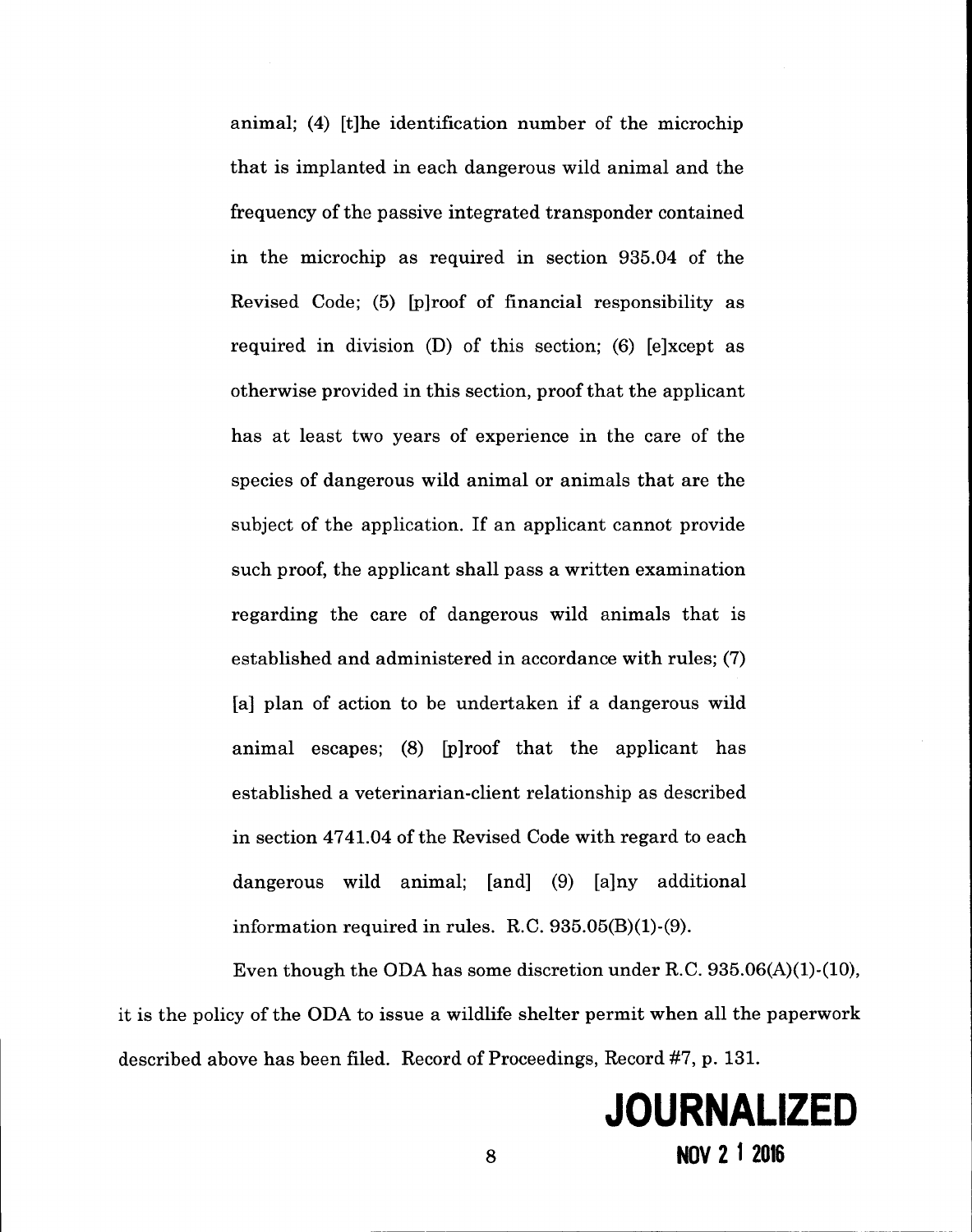The permit holder must file for annual renewals not "later than the first day of December of each year \* \* \*." R.C. 935.06(D). There is no explicit statutory procedure or penalty applicable to a person who possessed a DWA on October 1, 2013, and failed to apply for a permit. See, for example, RC. 935.99, which provides for criminal penalties for violations of other portions of the Act.

### Statutory Construction of R.C. Chapter 935

-------------------------------------

The ODA's primary basis for denying Mr. Hetrick's application for a wildlife permit is that Mr. Hetrick possessed his DWA without a wildlife permit. The second basis was Mr. Hetrick's failure to microchip several of his DWA when the process of microchipping could have imperiled the animals' health.

There is no factual dispute. It is the ODA's position that, as a matter of construction, RC. Chapter 935 forever bars any Ohioan who owned dangerous wild animals on October 1, 2013, but failed to file an application for a wildlife shelter permit before December 31, 2013, from obtaining a wildlife shelter permit.

It is further the ODA's position that, as a matter of construction, RC. Chapter 935 bars any Ohioan who possesses dangerous wild animals, and who fails to microchip the animals for any reason, whatsoever, from obtaining a wildlife shelter permit.

This court must give due deference to the ODA's resolution of evidentiary conflicts, but the ODA's resolution is not conclusive. *Haj-Hamed v. State Med. Bd. of Ohio, 10th Dist. Franklin No. 06AP-351, 2007-Ohio-2521,* 16. But in

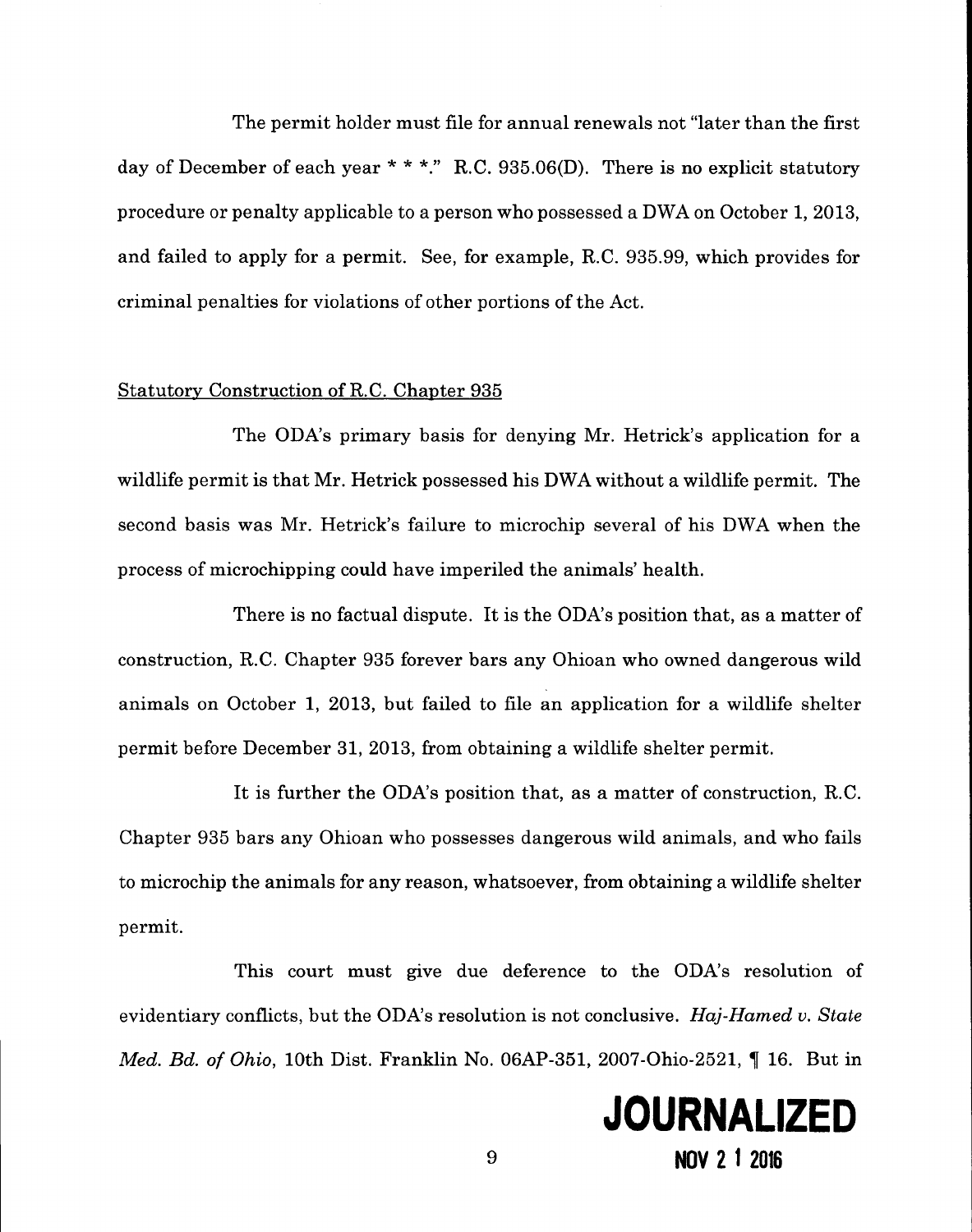this case, this court is obligated to construe the law on its own to determine whether the ODA's decision is in accordance with the law. *Ohio Historical Soc. v. State Emp. Relations Bd.,* 66 Ohio St.3d 466, 613 N.E.2d 591 (1993).

R.C. 935.05(A) states, "A person that possesses a registered dangerous wild animal in this state on October 1, 2013, that wishes to continue to possess the dangerous wild animal on and after January 1, 2014, and that does not intend to propagate the animal shall apply for a wildlife shelter permit under this section." Yes, Mr. Hetrick possessed registered DWA in Ohio on October 1, 2013. Yes, Mr. Hetrick wishes to continue to possess the DWA on and after January 1, 2014. And yes, Mr. Hetrick applied for a wildlife shelter permit.

Act: R.C. 935.99 provides for criminal offenses for various violations of the

> $(A)$  Whoever violates division  $(A)$ ,  $(B)$ ,  $(C)$ ,  $(E)$ ,  $(F)$ , or  $(G)$  of section 935.18 of the Revised Code [prohibition on the sale or auction of animals] is guilty of a misdemeanor of the first degree on a first offense and a felony of the fifth degree on each subsequent offense.

> (B) Whoever violates division (D) of section 935.18 of the Revised Code is guilty of a felony of the fifth degree.

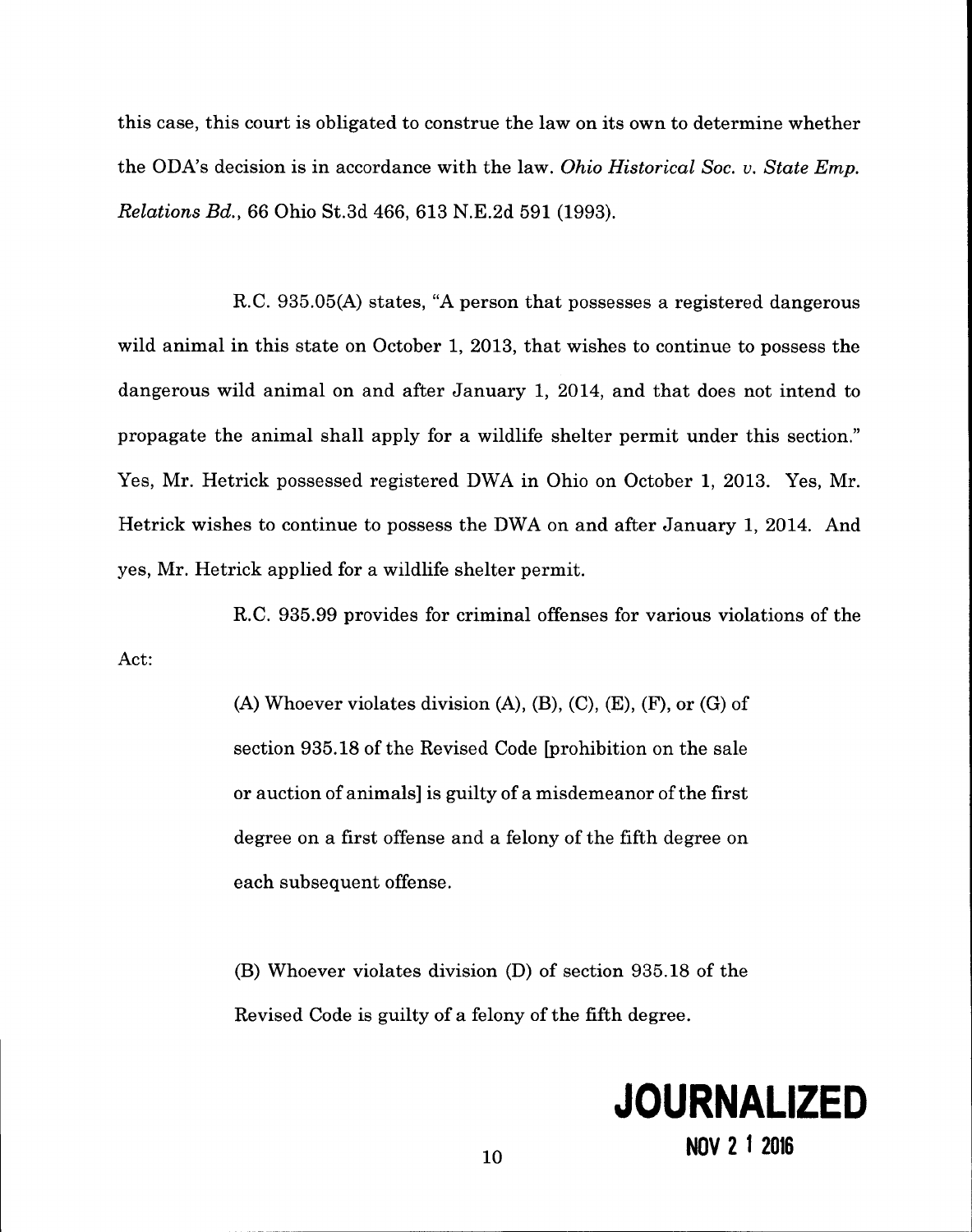(C) Whoever violates division (C) of section 935.29 of the Revised Code [violation of a local ordinance governing DWA] is guilty of a minor misdemeanor. Each day of continued violation constitutes a separate offense.

------------------ -------------------.

Nowhere does possession of DWA without a permit constitute a criminal offense.

At any time from January **1,** 2014, to March 23, 2015, Director Daniels could have sought to enjoin Mr. Hetrick from possessing his DWA without a permit. RC. 935.24(A) provides that "[t]he attorney general, upon request of the director of agriculture, shall bring an action for injunction against any person who has violated, is violating, or is threatening to violate this chapter or rules." This section also provides for the assessment of civil penalties against the violator. Director Daniels did not opt for this course of action.

Director Daniels, immediately after January **1,** 2014, shall cause an investigation to be conducted if he has reason to believe that a DWA is possessed by a person who has not been issued a wildlife shelter permit. RC. 935.20(A)(I). For purposes of the investigation, Director Daniels *may* order the transfer of the animals to another facility. RC. 935.20(A). There is nothing in the administrative record indicating when Director Daniels commenced the ODA's investigation of Mr. Hetrick's possession of DWA. But, pursuant to Director Daniels's investigation, the ODA confiscated Mr. Hetrick's animals on January 28, 2015, without notice.

The court finds there is no statutory authority for the proposition that a person who possessed registered DWA in Ohio on October **1,** 2013, and who failed to

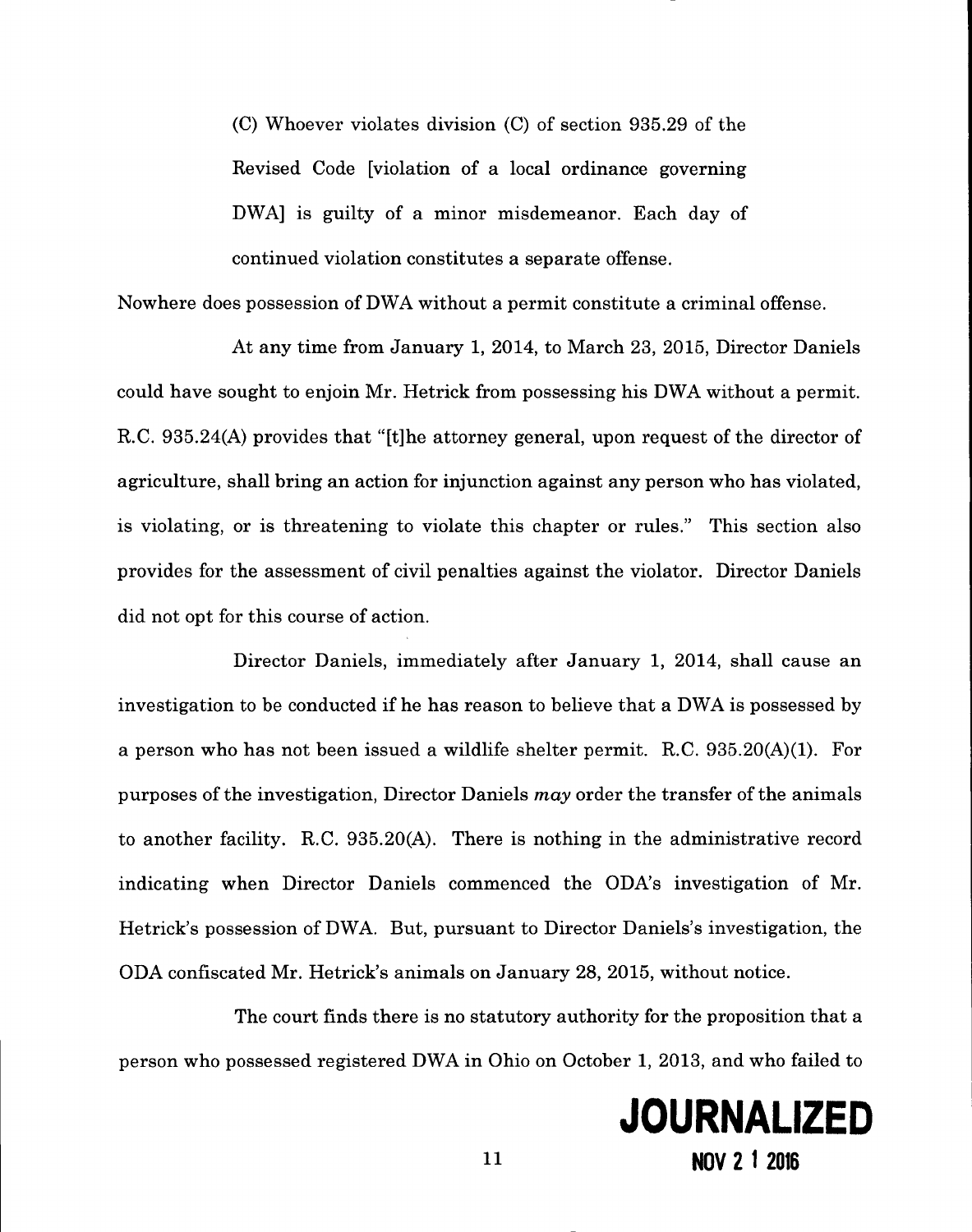apply for a wildlife shelter permit before January 1, 2014, is barred from applying for and receiving a wildlife shelter permit.

The second basis for denying Mr. Hetrick's application for a wildlife shelter permit is his failure to microchip several of his DWA. Mr. Hetrick registered his DWA pursuant to R.C. 935.04(A). R.C. 935.04(D) states, "A person that registers a dangerous wild animal under this section shall have permanently implanted in the dangerous wild animal a microchip at the time of registration." This is an unconditional obligation.

Dr. Carstensen determined that the process of microchipping several of Mr. Hetrick's animals could be dangerous to their health. The veterinary staff of the ODA could have worked with Dr. Carstensen to determine whether there was a procedure for microchipping the animals that would be less threatening to their health. The ODA could have investigated the medical hazards of microchipping animals with fragile health and sought an appropriate legislative solution to this problem. They did neither.

Instead the ODA denied Mr. Hetrick's application for a wildlife shelter permit on the basis that Mr. Hetrick failed to take a course of action that would have imperiled the health of his animals.

It is the ODA's policy to issue a wildlife shelter permit when all the paperwork described in R.C. 935.06(A)(1)-(10) has been filed. Record of Proceedings, Record #7, p. 131. The ODA "is and has been committed to working with Ohio's

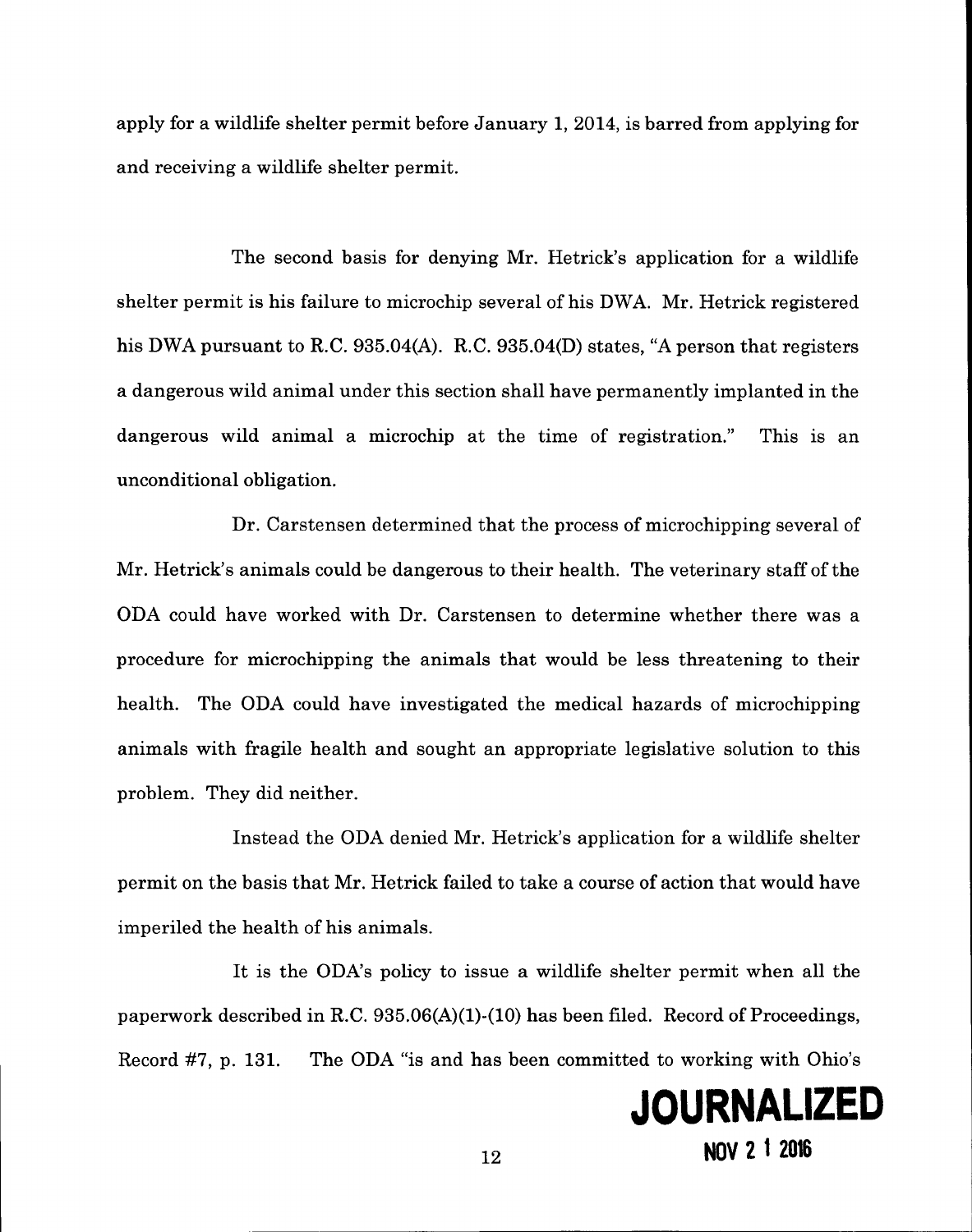dangerous wild animal owners." Record of Proceedings, Record #28, p. 848. Therefore, denial of Mr. Hetrick's application for a wildlife shelter permit due to his failure to microchip several of his animals for medical reasons was unlawful.

### Due Process and Equal Protection

Assuming that RC. Chapter 935 gives the ODA the discretion to deny a wildlife shelter permit to a person who owned DWA on October 1, 2013, failed to apply for a wildlife shelter permit before January 1, 2014, and subsequently filed a complete application for a wildlife shelter permit, the issue is then whether the ODA's denial of Mr. Hetrick's application and the attendant confiscation of his animals deprived Mr. Hetrick of due process and equal protection of the law.

A statute, while constitutional on its face can, as applied to a particular set of facts, be unconstitutional. *Ruble v. Ream,* Fourth Dist. Washington No. 03CA14, 2003-0hio-5969, ~ 17, citing *Belden v. Union Cent. Life Ins. Co.,* 143 Ohio St. 329, 55 N.E.2d 629 (1944), paragraph four of the syllabus. "A statute may be unconstitutional as applied if the government selectively enforces it in violation of equal protection rights." *State v. Sturbois,* Fourth Dist. Athens No. 09CA12 & 09CA13, 20 10-0hio-2492 , ~ 23. In *Yick Wo v. Hopkins,* 118 U.S. 356, 373-374, 6 S.Ct. 1064, 30 L.Ed. 220 (1886), the Supreme Court explained:

> [t]hough the law itself be fair on its face, and impartial in appearance, yet, if it is applied and administered by public authority with an evil eye and an unequal hand, so as

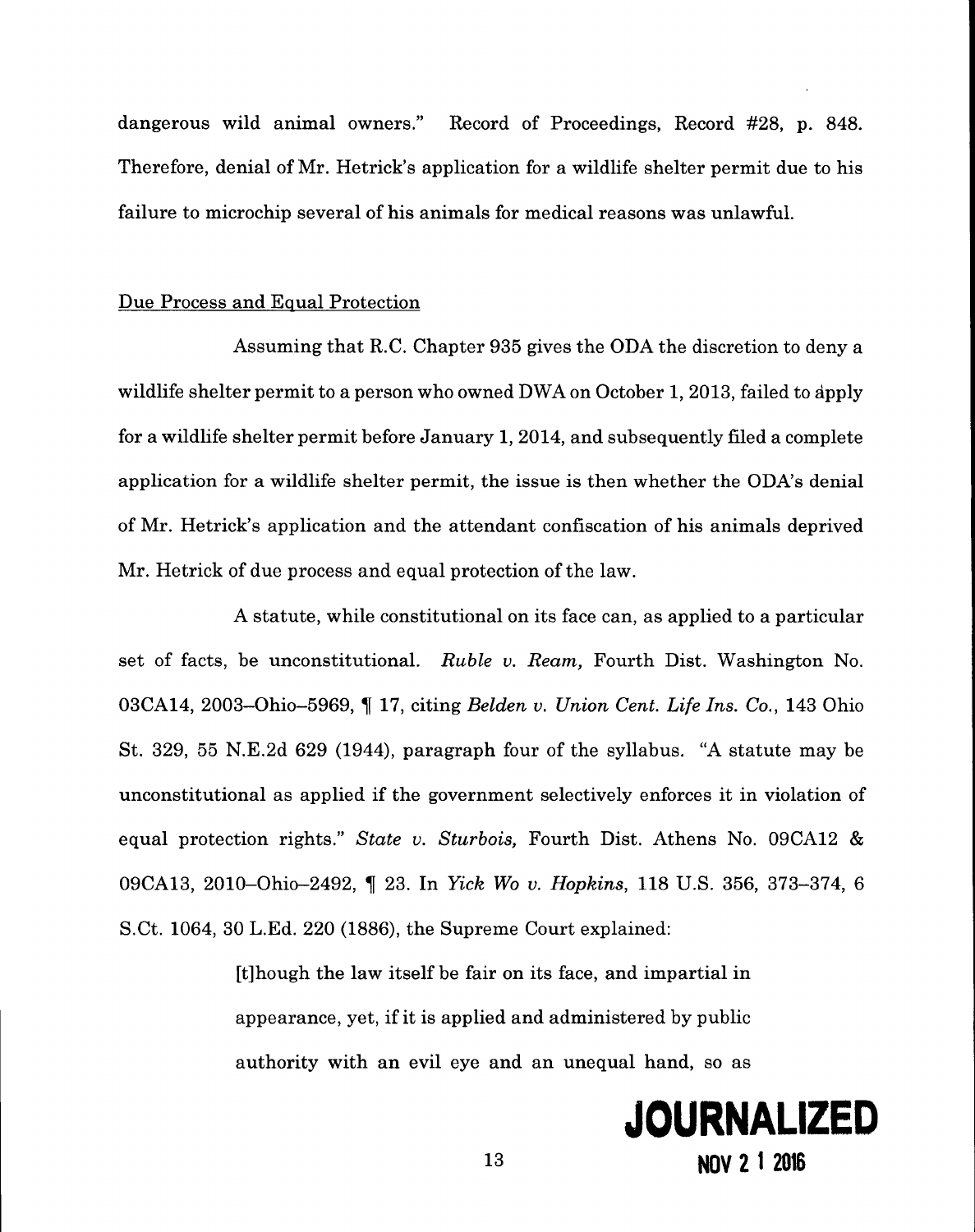practically to make unjust and illegal discriminations between persons in similar circumstances, material to their rights, the denial of equal justice is still within the prohibition of the constitution.

Some element of purposeful or intentional discrimination must be shown. *Snowden v. Hughes,* 321 U.S. 1, 8-9, 64 S.Ct. 397, 88 L.Ed. 497 (1944).

State laws must be applicable to all persons under like circumstances and not subject people to an arbitrary exercise of power. *Conley v. Shearer,* 64 Ohio St.3d 284, 288, 595 N.E.2d 862 (1992). *And see Fagan v. Boggs,* Fourth Dist. Washington No. 10CA17, 2011-Ohio-5884, 1 21-24.

This court finds that all persons under like circumstances are all Ohioans who owned DWA on October 1, 2013, and applied for wildlife shelter permits in order to retain possession of their animals. The court also finds that Ohioans who own DWA have a protected property interest in their animals. *State v. Cowen*, 103 Ohio St. 3d 144, 2004-Ohio-4777, 814 N.E. 2d 846, 19.

First, the ODA granted some permit applications filed after January 1, 2014, but denied Mr. Hetrick's. See Appendix C, Consideration of Late Wildlife Shelter Permit Applicants. The ODA stated in February 2014 that it was trying to work with all owners of DWA to get them in compliance with the law. Record of Proceedings, Record #36, p. 876-878. As late as October 17, 2014, the ODA is on record as being committed to working with Ohio's DWA owners to bring them into compliance with the law. Record of Proceedings, Record #28, p. 848-850.

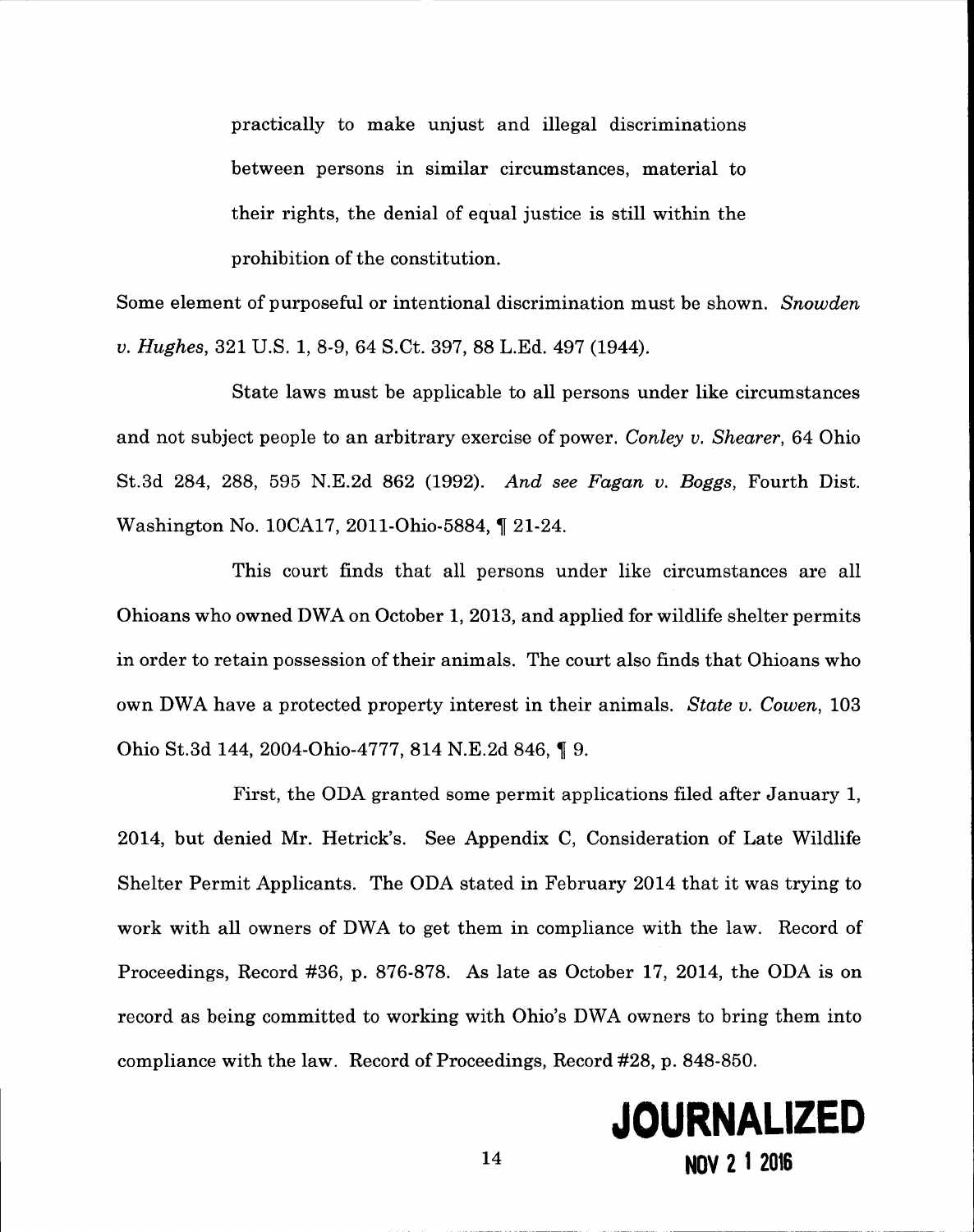Second, the ODA made several material misrepresentations to this court on January 28,2014, when it sought the warrant to search Mr. Hetrick's facility. The ODA represented to this court that Mr. Hetrick kept his animals in small, crammed areas when they were in cages at least twice the required square footage. See Transcript of the Warrant to Search Proceedings, January 28, 2015, p. 8; and Appendix B. The ODA represented to this court that Mr. Hetrick had not cooperated "from day one" when he had registered his animals, filed for the wildlife shelter permit, and permitted the ODA to inspect his facility and animals on November 7, 2014. See Transcript of the Warrant to Search Proceedings, January 28,2015, p. 9.

The ODA materially distorted the findings from its November 7, 2014 inspection. "Fresh water available to the animals" became "green-colored with debris present." Fresh-smelling meat became meat with a "pungent odor" indicating it was "spoiled." Some easy fixes to bring Mr. Hetrick's facility into regulatory compliance became "significant safety concerns regarding the construction of [the] facility and [the] ability to prevent the escape of [the] animals." *See* Appendix B.

What Mr. Hetrick thought was a routine inspection by the ODA on November 7,2014, was, in reality, a scouting expedition so the ODA could be prepared to seize and confiscate Mr. Hetrick's animals on January 28,2015.

From one ODA employee's observation, Dr. Simmerman never intended to give Mr. Hetrick a chance. She treated his rescue facility application as a joke and never intended to give it a fair review. Proceedings before Hearing Examiner Andrew Cooke, May 11, 2015, p. 105-106.

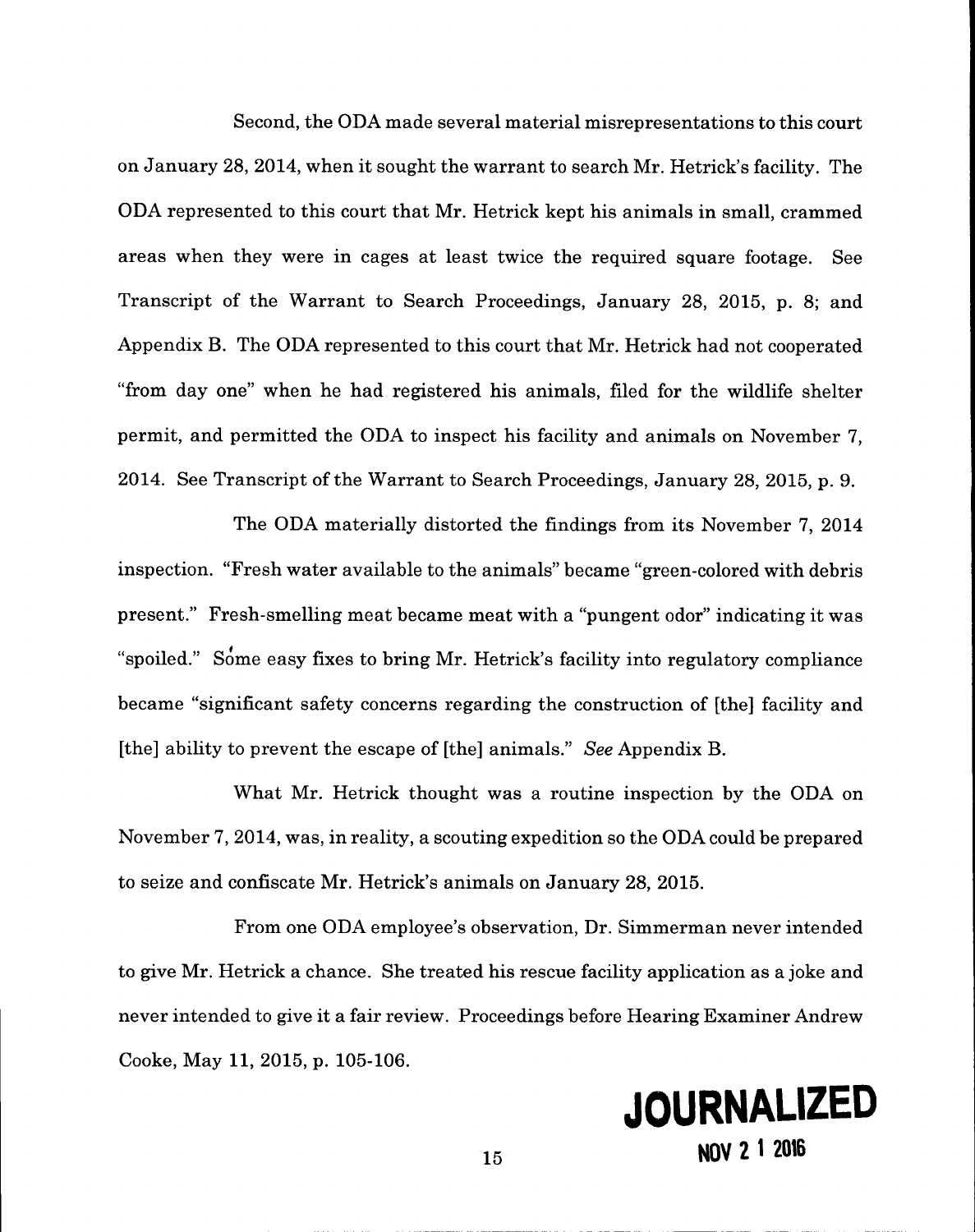It is beyond cavil that the ODA worked hand-in-hand with most DWA owners to help them obtain wildlife shelter permits and bring their animal holding facilities up to code. Several wildlife shelter permits were granted after the December 31, 2013 deadline. Many animal holding facilities were not in compliance with regulations for up to a year or longer after their wildlife shelter permits had been granted. But the ODA looked at Mr. Hetrick with "an evil eye and an unequal hand."

The court finds that ODA purposefully and intentionally discriminated against Mr. Hetrick when it denied his wildlife shelter permit application.

This court has considered the entire record in this case and the additional evidence admitted before the court.

**IT IS ORDERED** that the order of David T. Daniels, Director of the Ohio Department of Agriculture, dated August 7, 2015, denying Appellant Kenneth Hetrick's wildlife shelter permit is vacated.

**IT IS ORDERED** that David T. Daniels, Director of the Ohio Department of Agriculture, shall issue Appellant Kenneth Hetrick a wildlife shelter permit for 2016.

**IT IS ORDERED** that Appellant Kenneth Hetrick shall have 30 days from the filing of this order to file his application for a renewal of his wildlife shelter permit for 2017.

**IT IS ORDERED** that David T. Daniels, Director of the Ohio Department of Agriculture, shall return all of Appellant Kenneth Hetrick's dangerous wild animals to Appellant before 5:00 p.m. on Tuesday, November 29, 2016.

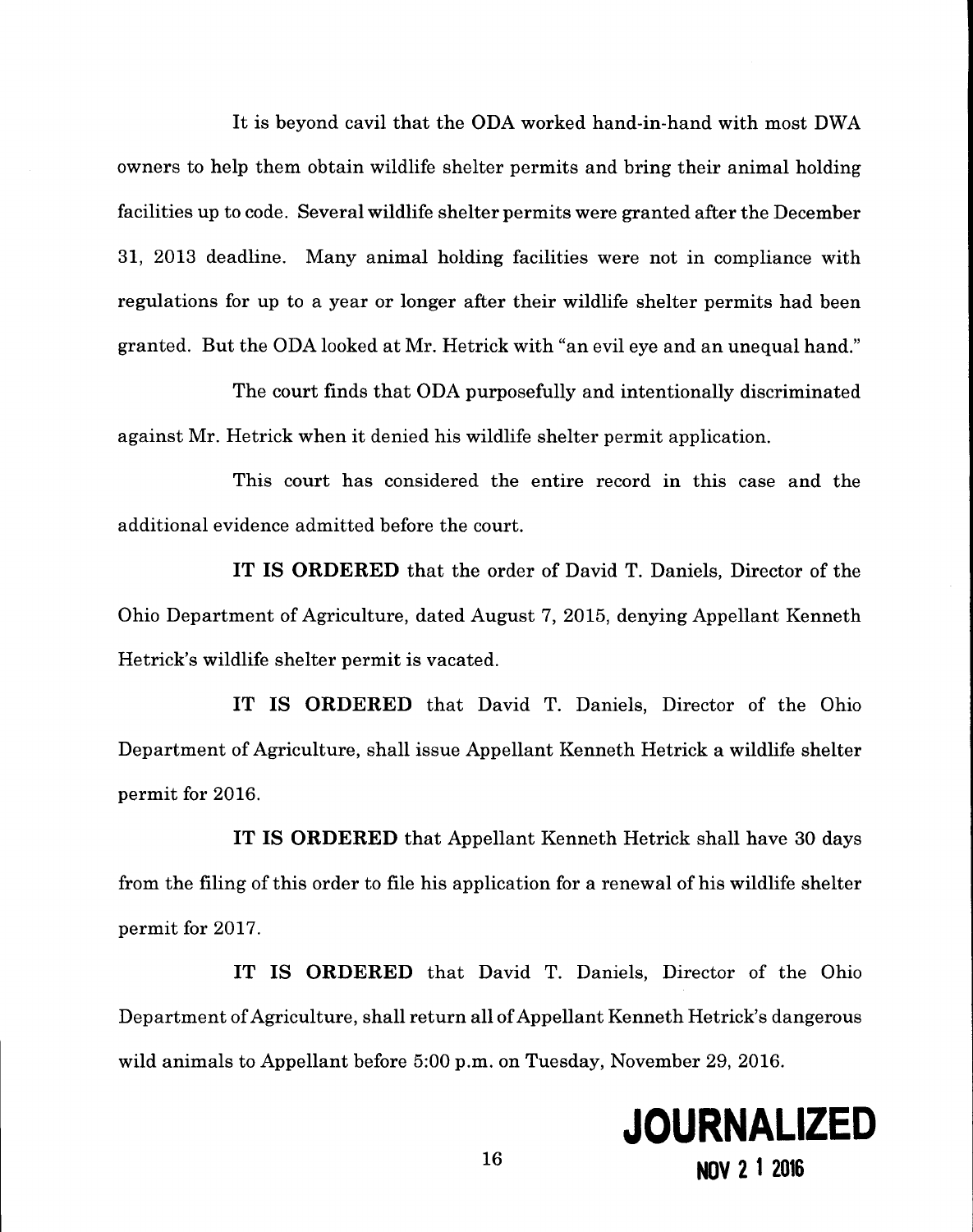IT IS ORDERED that the Ohio Department of Agriculture is responsible for all costs incurred in the care, confinement, and transportation of Appellant Kenneth Hetrick's dangerous wild animals from January 28, 2015, until the date they are returned to Mr. Hetrick's possession.

> Cost of this action are charged to the appellee. Judgment for court costs rendered to Wood County

 $\frac{11}{\text{Date}}$ 

**Judge Reeve Kelsey** 

Clerk to furnIsh copy to counsel of record and unrepresented parties

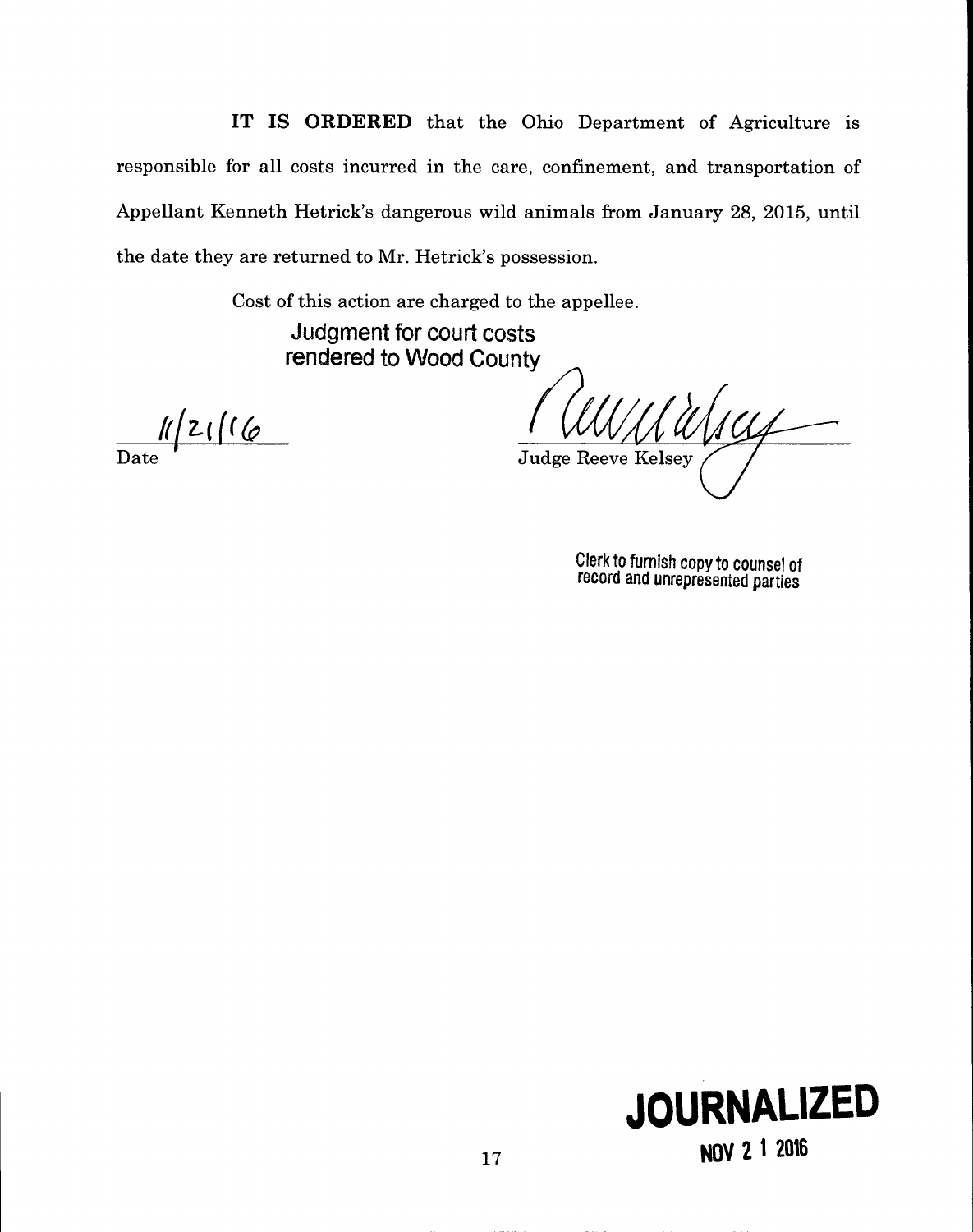| Cyril<br>Vierstra        | New<br>Applicant:<br>Wildlife<br>Shelter<br>Permit               | Filed December 20, 2013;<br>permit granted February 12,<br>2014; routine inspection<br>November 6, 2014 (violations<br>found); re-inspection<br>December 17, 2014<br>(violations found); re-<br>inspection January 30, 2015<br>("All previous violations<br>corrected.") | Primary enclosure for Spider<br>Monkeys is constructed of 12<br>gauge chain link fence (at<br>least 9 gauge required).<br>Primary enclosure for Spider<br>Monkeys is 36 sq. ft. With 6 ft.<br>high roof. (64 sq. ft. is<br>minimum). | Record of Proceedings,<br>Record #7, p. 166-167;<br>Record of Proceedings,<br>Record #33:<br>Proceedings before<br>this Court, February<br>4, 2016, p. 26-30;<br>Exhibit WW. |
|--------------------------|------------------------------------------------------------------|--------------------------------------------------------------------------------------------------------------------------------------------------------------------------------------------------------------------------------------------------------------------------|--------------------------------------------------------------------------------------------------------------------------------------------------------------------------------------------------------------------------------------|------------------------------------------------------------------------------------------------------------------------------------------------------------------------------|
| John A.<br>Chua          | <b>New</b><br>Applicant:<br>Wildlife<br><b>Shelter</b><br>Permit | Filed December 30, 2013;<br>permit granted June 19,<br>2014; routine inspection<br>October 6, 2014 (violations<br>found); re-inspection<br>December 24, 2014 ("All<br>previous violations<br>corrected.")                                                                | Window on primary enclosure<br>(house) is cracked on both<br>layers and repaired with tape.<br>Needs to be replaced and/or<br>re-enforced. No signage on<br>property entrance. No signage<br>on primary enclosure.                   | Proceedings before<br>this Court, February<br>4, 2016, p. 31-33;<br>Exhibit TT2.                                                                                             |
| Jeffrey L.<br>Fitzgerald | <b>New</b><br>Applicant:<br>Wildlife<br>Shelter<br>Permit        | Filed December 31, 2013;<br>permit granted September<br>10, 2014; routine inspection<br>September 9, 2014 (violations<br>found); re-inspection<br>December 12, 2014<br>(violations found); second re-                                                                    | Fencing not secured on outside<br>of primary enclosure posts.<br>Primary enclosure roof is not<br>contiguous. Primary<br>enclosure posts are less than<br>3" diameter steel.                                                         | Proceedings before<br>this Court, February<br>4, 2016, p. 33-37;<br>Exhibit TT3.                                                                                             |

 $\tilde{z}$ 

 $\frac{12}{2}$ 

<u>ಹ</u> ¦

c

# APPENDIX A **INSPECTION OF WILDLIFE SHELTERS**

18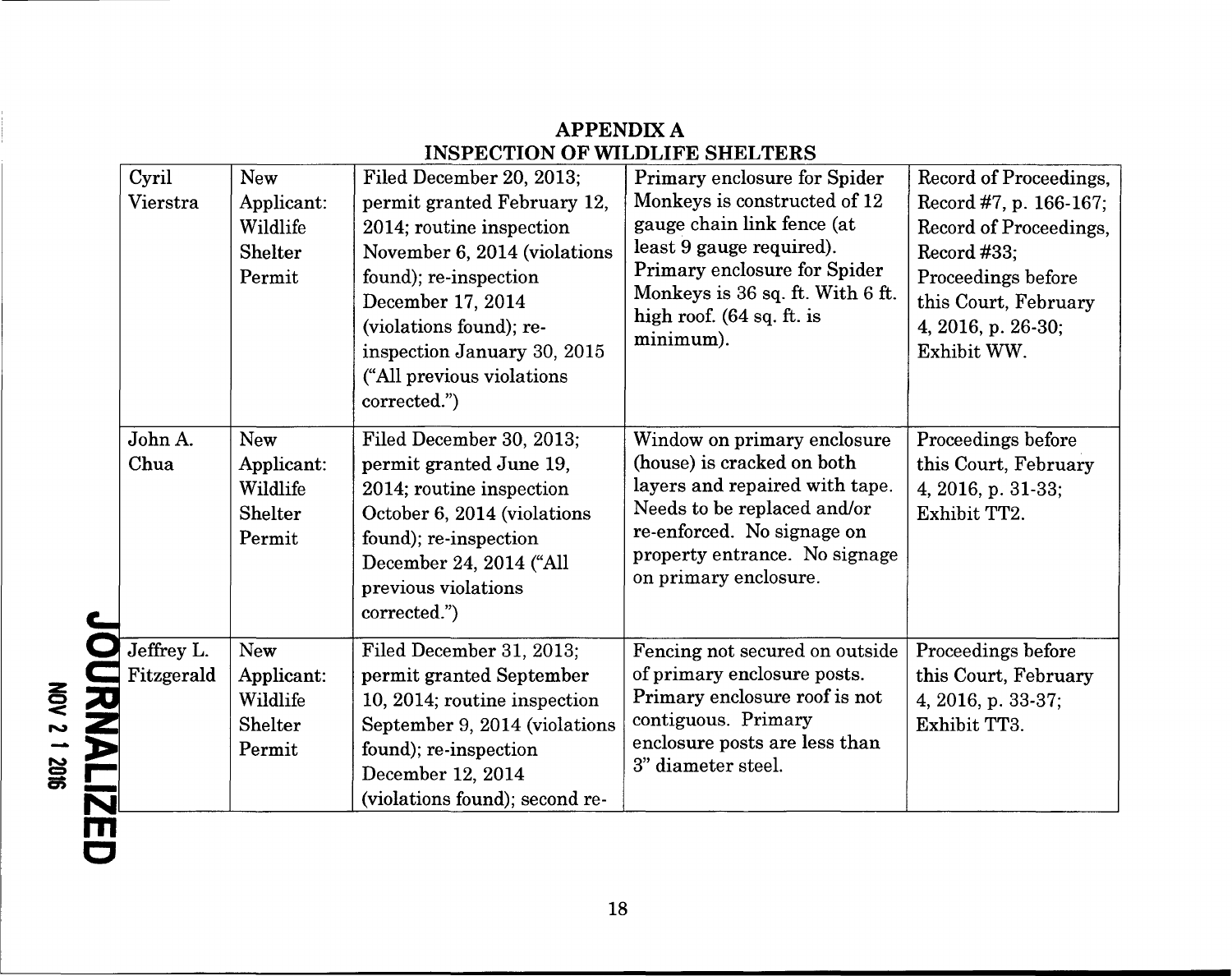|                     |                                                           | inspection in 2015; facility<br>still non-compliant                                                                                                                                                            |                                                                                                                                                                                           |                                                                                  |
|---------------------|-----------------------------------------------------------|----------------------------------------------------------------------------------------------------------------------------------------------------------------------------------------------------------------|-------------------------------------------------------------------------------------------------------------------------------------------------------------------------------------------|----------------------------------------------------------------------------------|
| Javier C.<br>Perez  | <b>New</b><br>Applicant:<br>Wildlife<br>Shelter<br>Permit | Filed November 20, 2013;<br>permit granted March 4,<br>2014; routine inspection July<br>23, 2014 (violations found);<br>re-inspection September 5,<br>2014 ("All violations<br>corrected.")                    | Primary enclosure has no<br>secondary enclosure.<br>Enclosure not equipped with a<br>safety entrance. No signs<br>posted on premises. Primary<br>enclosure is not roofed.                 | Proceedings before<br>this Court, February<br>4, 2016, p. 37-40;<br>Exhibit TT4. |
| Janice<br>Post      | <b>New</b><br>Applicant:<br>Wildlife<br>Shelter<br>Permit | Filed December 30, 2013;<br>permit granted March 13,<br>2014; routine inspection<br>November 1, 2014 (violations<br>found); re-inspection<br>November 13, 2014 ("All<br>previous violations<br>corrected.")    | Corner of secondary enclosure<br>comes in contact with corner of<br>primary enclosure.<br>Inappropriate signage on<br>property entrance. No signage<br>on primary enclosure.              | Proceedings before<br>this Court, February<br>4, 2016, p. 40-41;<br>Exhibit TT5. |
| Troy Fish<br>& Game | <b>New</b><br>Applicant:<br>Wildlife<br>Shelter<br>Permit | Filed December 27, 2013;<br>permit granted August 7,<br>2014; routine inspection<br>September 29, 2014<br>(violations found); re-<br>inspection December 29,<br>2014 ("All previous violations<br>corrected.") | Chain link fence is not secured<br>on the inside of the primary<br>enclosure posts.                                                                                                       | Proceedings before<br>this Court, February<br>4, 2016, p. 41-43;<br>Exhibit TT6. |
| Autumn<br>Skoczen   | <b>New</b><br>Applicant:<br>Wildlife<br>Shelter<br>Permit | Filed December 23, 2013;<br>permit granted April 4, 2014;<br>routine inspection December<br>15, 2014 (violations found);<br>re-inspection December 29,<br>2014 (violations found);                             | Primary enclosure roof is not<br>of suitable strength to contain<br>the animal within. Secondary<br>enclosure is less than 8' in<br>both distance from primary<br>and height from ground. | Proceedings before<br>this Court, February<br>4, 2016, p. 44-46;<br>Exhibit VV1. |

0  $\leq$  $\overline{\textbf{g}}$   $\overline{\textbf{g}}$  $\frac{8}{15}$   $\frac{8}{15}$  $\cong$   $\Box$ N m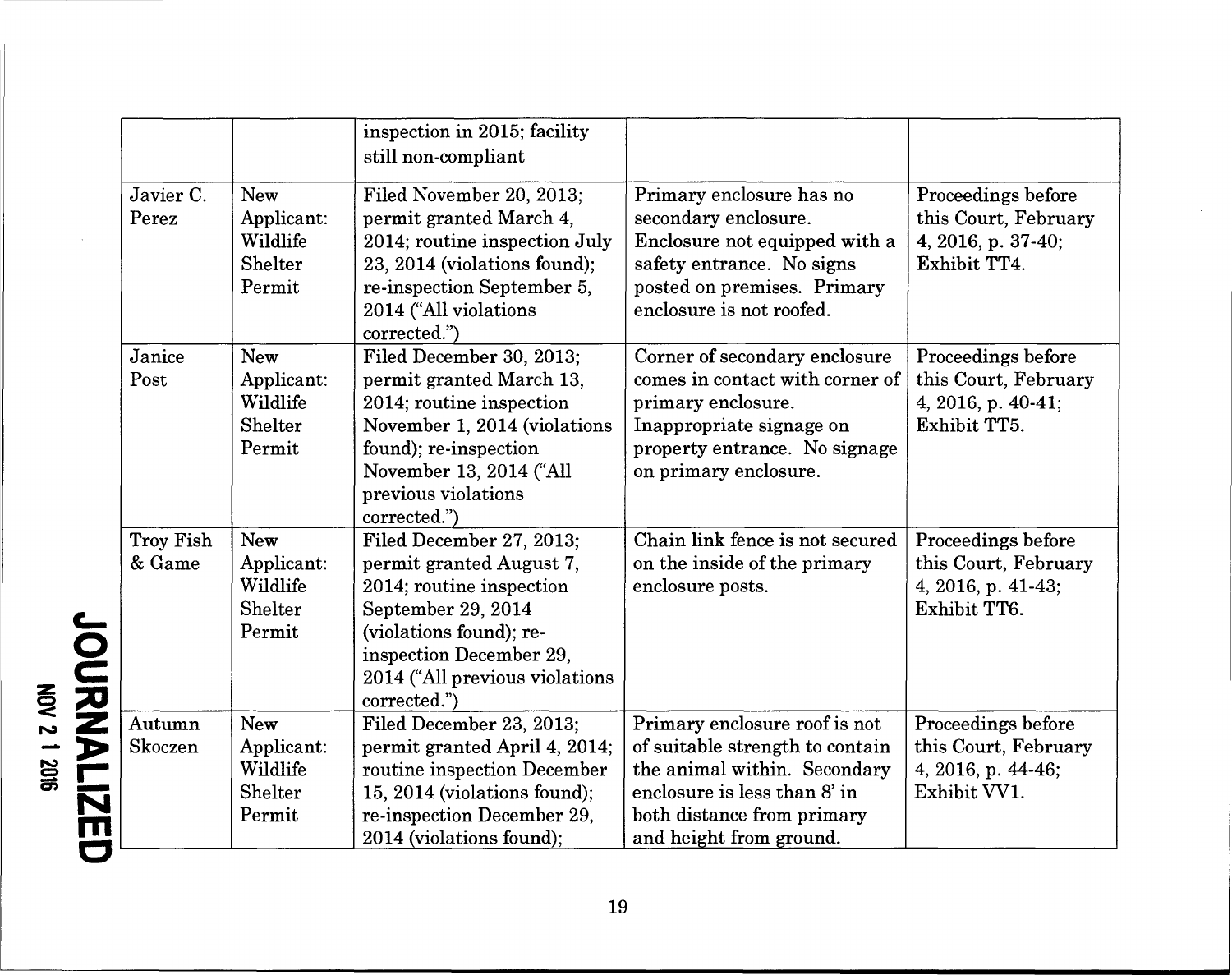|                          |                                                           | second re-inspection<br>unknown.                                                                                                                                                                                                                                                                     | Primary enclosure is<br>constructed of chain link<br>fencing smaller than 12 gauge.                                                                                                                                                                    |                                                                                  |
|--------------------------|-----------------------------------------------------------|------------------------------------------------------------------------------------------------------------------------------------------------------------------------------------------------------------------------------------------------------------------------------------------------------|--------------------------------------------------------------------------------------------------------------------------------------------------------------------------------------------------------------------------------------------------------|----------------------------------------------------------------------------------|
| Cinda<br>Bame            | New<br>Applicant:<br>Wildlife<br>Shelter<br>Permit        | Filed December 30, 2013;<br>permit granted February 14,<br>2014; attempted inspection<br>September 17, 2014; re-<br>inspection November 19,<br>2014 (violations found); re-<br>inspection violations found;<br>subsequent re-inspection<br>unknown.                                                  | The height of the secondary<br>enclosure is less than eight<br>feet in some places. The<br>primary enclosure's area is<br>considerably less than six<br>hundred square feet.                                                                           | Proceedings before<br>this Court, February<br>4, 2016, p. 46-50;<br>Exhibit VV2. |
| Teresa<br><b>Bullock</b> | <b>New</b><br>Applicant:<br>Wildlife<br>Shelter<br>Permit | Filed December 16, 2013;<br>permit granted March 27,<br>2014; routine inspection<br>October 6, 2014 (violations<br>found); re-inspection<br>November 7, 2014 ("All<br>previous violations have been<br>corrected. No violations<br>remain.")                                                         | Locking mechanism on chute<br>from primary enclosure to<br>enrichment area is not of<br>suitable strength.                                                                                                                                             | Proceedings before<br>this Court, February<br>4, 2016, p. 50-51;<br>Exhibit VV4. |
| Amy<br>Workman           | New<br>Applicant:<br>Wildlife<br>Shelter<br>Permit        | Filed January 6, 2014;<br>permit granted April 4, 2014;<br>routine inspection September<br>18, 2014 (violations found);<br>re-inspection November 3,<br>2014 (violations found); re-<br>inspection November 18,<br>2014 ("All previous violations<br>have been corrected. No<br>violations remain.") | <b>Exposed fiberglass insulation</b><br>in the primary enclosure<br>causes a potential safety<br>hazard to the DWA contained<br>within. Window coverings in<br>primary enclosure are not<br>equivalent in strength /<br>security to 9 gauge wire mesh. | Proceedings before<br>this Court, February<br>4, 2016, p. 51-53;<br>Exhibit VV5. |

**Q** 2<br>|<br>|2 '" C) S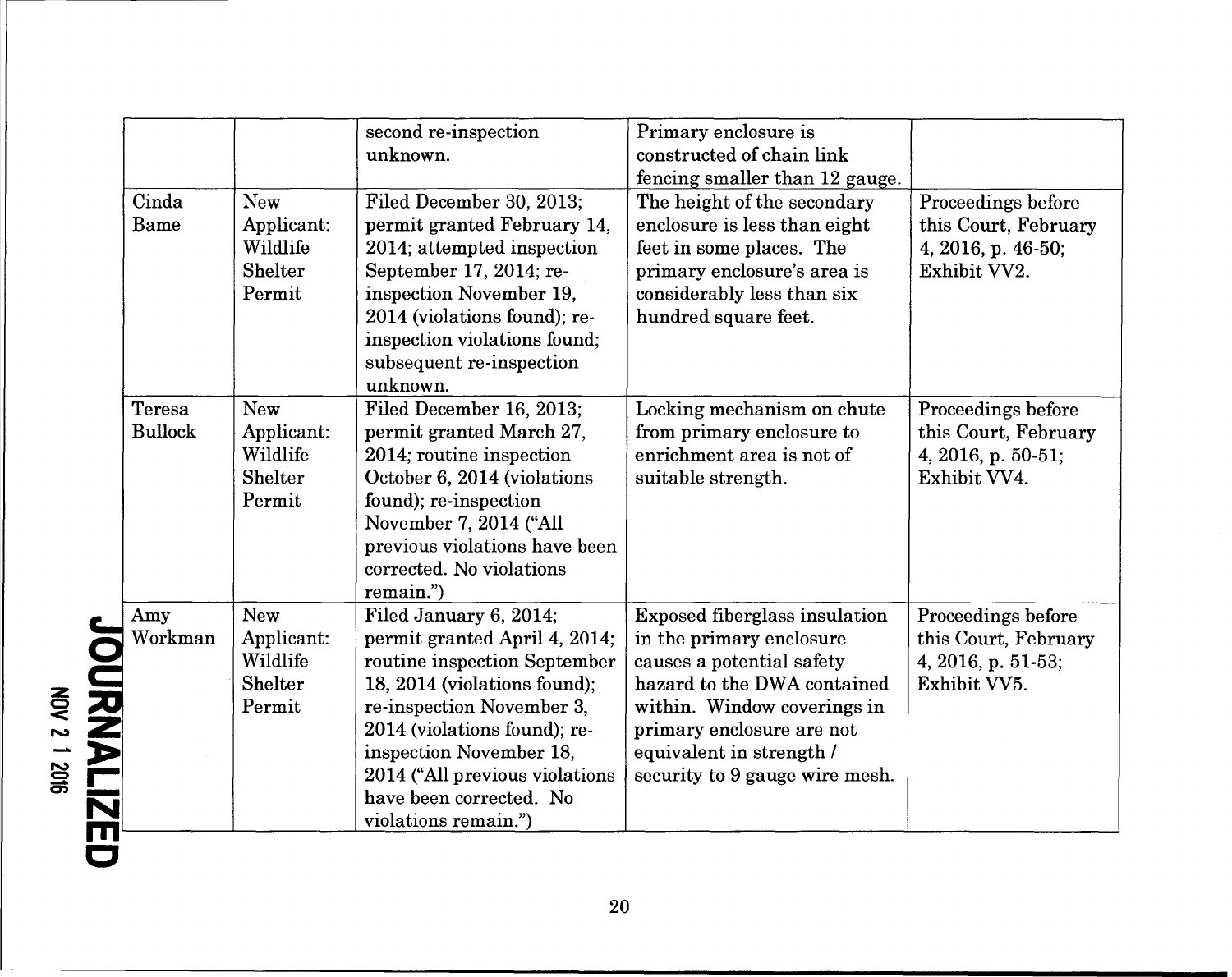### APPENDIX B COMPARISON OF INSPECTION REPORTS

| Letter from Mehek M. Cooke, Chief                                             | <b>Testimony of Dominic</b><br>D'Urso,                                          |
|-------------------------------------------------------------------------------|---------------------------------------------------------------------------------|
| Legal Counsel for the ODA, January                                            | ODA's<br>dangerous wild<br>animal                                               |
| 22, 2015, proposing to deny Mr.                                               | inspector. Proceedings before                                                   |
| Hetrick's application for a rescue                                            | <b>Hearing Examiner Andrew Cooke,</b>                                           |
| facility permit. Exhibit A to the                                             | May 11, 2015                                                                    |
| Notice of Appeal in 2015 CV 446.                                              |                                                                                 |
| "[T]he Department has significant safety                                      | "Most of the enclosures were at least                                           |
| concerns regarding the construction of                                        | twice, if not more times the minimum                                            |
| your facility and your ability to prevent                                     | required square footage per animal, but                                         |
| the escape of your animals."                                                  | some of them had inadequacies such as                                           |
|                                                                               | no roof or the chain link fencing would                                         |
| Multiple cages were observed to have                                          | be on the wrong side of the post, such as                                       |
| and<br>padlocks<br>chains                                                     | things like that. * * * Those are                                               |
| disengaged/unlocked.                                                          | relatively easy fixes. Switching the                                            |
|                                                                               | chain link to the other side of the post                                        |
| The chain link fencing on all but two                                         | is time consuming but not that difficult,                                       |
| enclosures is secured on the outside of the                                   | really." Proceedings before Hearing                                             |
| fence posts instead of inside the posts.                                      | Examiner Andrew Cooke, May 11,                                                  |
|                                                                               | 2015, p. 114-115.                                                               |
| "The hinge pins on many of the gates"<br>were installed in the same direction | "I noted that some of the enclosures did                                        |
| allowing for the gates to be lifted easily *                                  | not have man-made installed artificial                                          |
| $* * "$                                                                       | barriers, but I did not mark that non-                                          |
|                                                                               | compliant because it says, 'includes a                                          |
| Tigers could stand on top of housing units                                    | dig barrier unless the floor of the                                             |
| and jump out of cages.                                                        | primary enclosure is concrete, bedrock                                          |
|                                                                               | impervious<br>material<br>another<br>or                                         |
| The enclosure with a black leopard and a                                      | appropriate for the animal in the                                               |
| tiger does not have a full primary fence, a                                   | enclosure.' And considering there was a                                         |
| full secondary fence, a security entrance,                                    | lot of exposed bedrock and there was no                                         |
| or a roof. Cantilever fencing was not                                         | evidence of any animals digging                                                 |
| continuous, not completely electrified                                        | through that bedrock, I did not mark                                            |
| and not at a 45 degree angle.                                                 | them non-compliant for that, but I                                              |
|                                                                               | noted there was not an artificial                                               |
| All secondary enclosures were located                                         | barrier." $Id.$ at p. 115.                                                      |
| four feet or closer to the nearest primary                                    |                                                                                 |
| enclosure.                                                                    | "I did note that there was some exposed                                         |
|                                                                               | sheet-metal edges on some of the dens                                           |
|                                                                               | for the animals, which just coming from<br>my zoo experience, we try to I guess |
|                                                                               |                                                                                 |

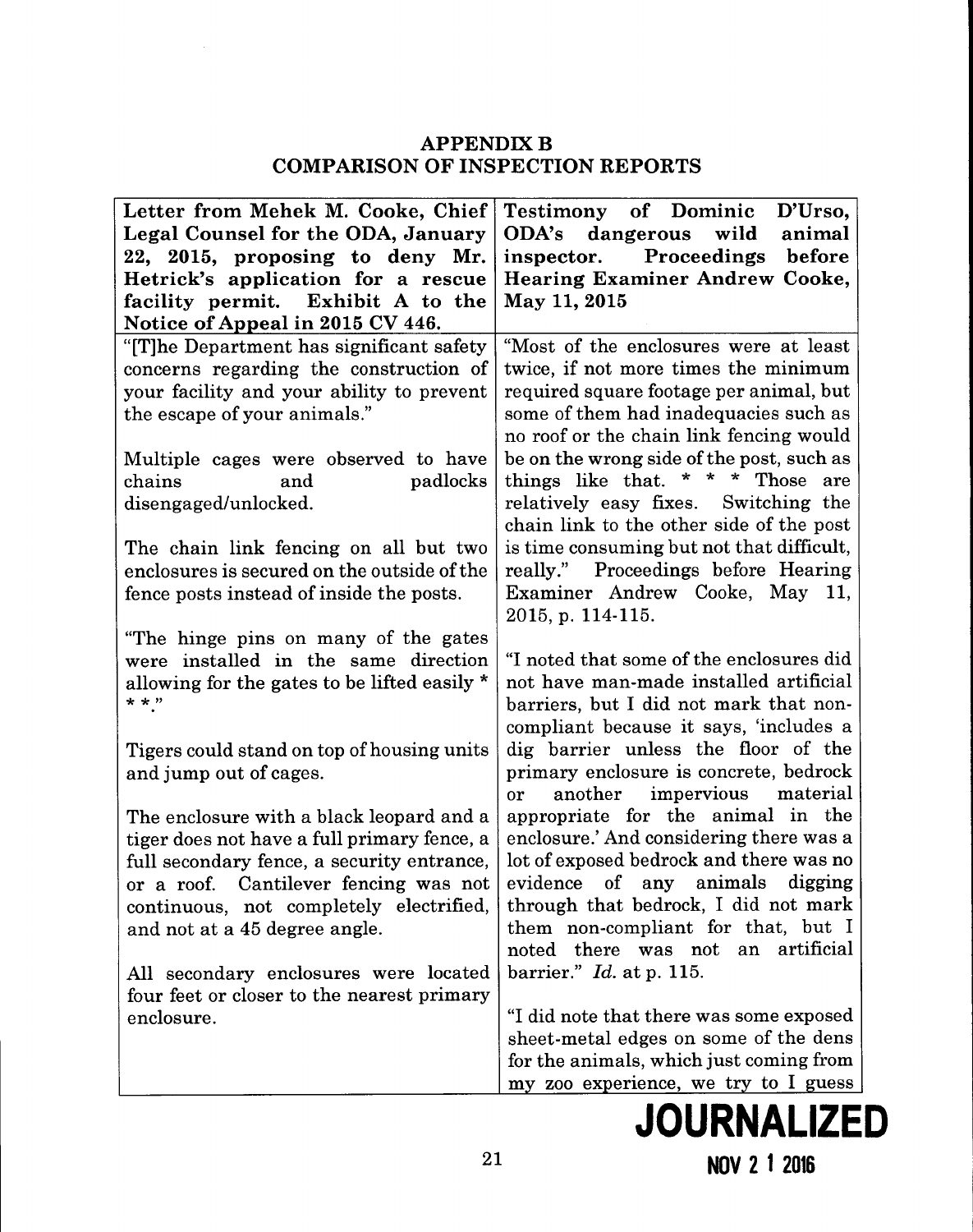| The department was unable to verify if<br>the primary enclosures had dig barriers<br>present.<br>The bobcat enclosure did not contain a<br>shift cage. | kind of make our enclosures somewhat<br>like padded rooms, you know, try not to<br>allow them ever get hurt on anything,<br>but I didn't see any wounds on any<br>animals from such edges, but I did note<br>it.* * * It's an easy fix * * *." Id. at p.<br>116.                                                                                                                                                                                                                                                                                                                              |
|--------------------------------------------------------------------------------------------------------------------------------------------------------|-----------------------------------------------------------------------------------------------------------------------------------------------------------------------------------------------------------------------------------------------------------------------------------------------------------------------------------------------------------------------------------------------------------------------------------------------------------------------------------------------------------------------------------------------------------------------------------------------|
|                                                                                                                                                        | "I noted that some of the secondary<br>enclosures were less than eight feet<br>away from the primary enclosures. ***<br>It was not a safety concern to me but it<br>was a concern with what the way it fell<br>in regards to the code. * * * [T] hey were<br>the right height, they were just closer<br>than recommended by our law. * * *<br>The reason for the secondary enclosure<br>is] [t]o act as a second barrier in case<br>there were ever an escape of an animal<br>and also to protect the animal from the<br>public and the public from their own<br>curiosity." $Id.$ at p. 117. |
|                                                                                                                                                        | "* * * I noted that the single male tiger<br>Obey by himself had over four times the<br>square footage for the<br>minimum<br>enclosure. I noted that that same tiger,<br>Obey's enclosure was strong enough but<br>the tiger could potentially jump from<br>the top of the shelter to reach the top of<br>the cage. * * * That's an easy fix." Id. at<br>p. 118.                                                                                                                                                                                                                              |
|                                                                                                                                                        | "I marked that some of the cantilever<br>fencing was 45 degrees at some points,<br>which is what the law requires, but at<br>some points it was also vertical, so there<br>was an issue with the cantilever fencing<br>not actually meeting up to the way I<br>interpreted the regulations. * * * It is<br>definitely fixable, yeah. I did mark that<br>one animal did not have a shift cage,<br>but I believe that animal was not<br>required to have one anyway. I marked                                                                                                                   |
|                                                                                                                                                        | <b>JOURNALIZED</b>                                                                                                                                                                                                                                                                                                                                                                                                                                                                                                                                                                            |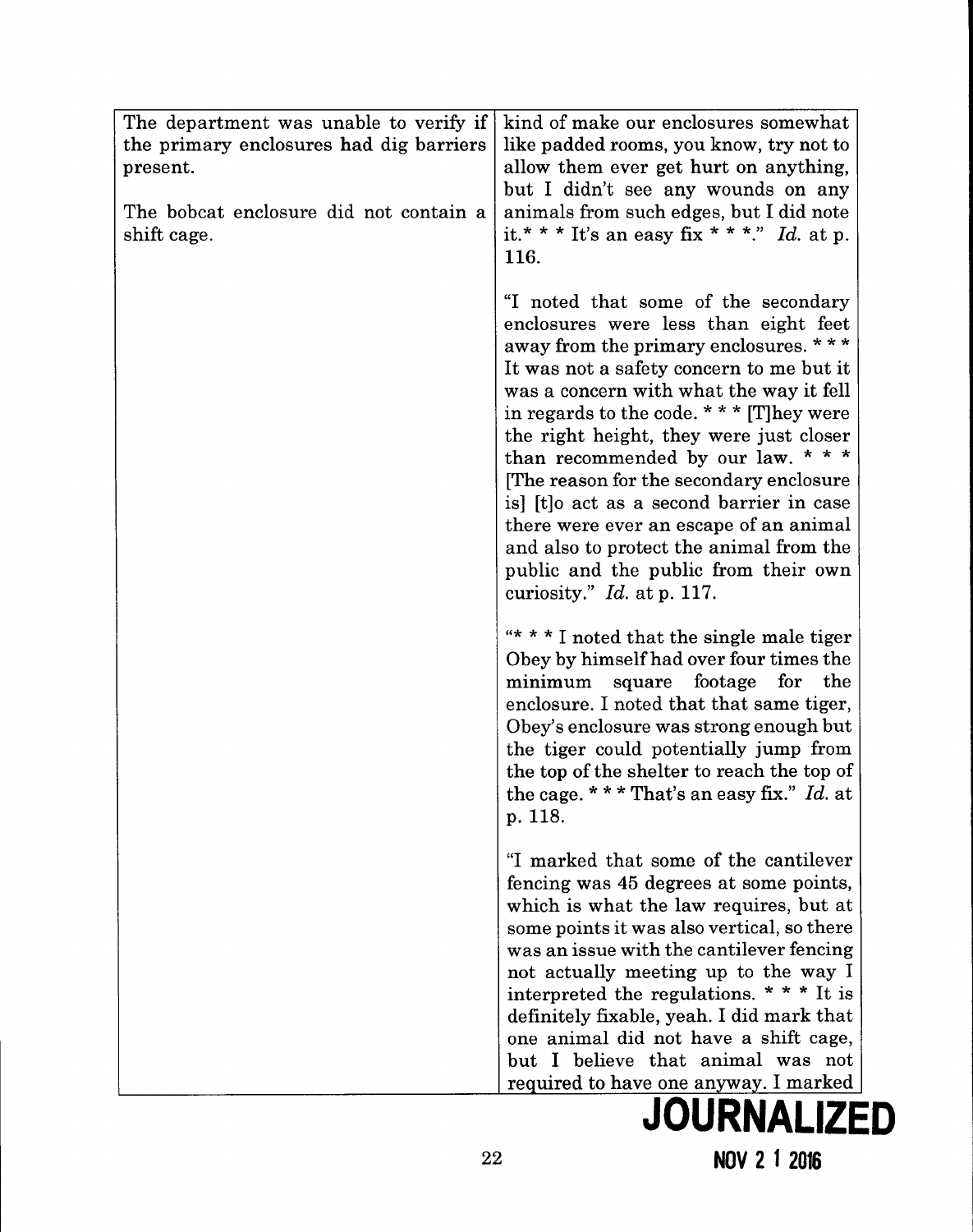|                                                                                                                                                                                                                                                                                                                                            | that the cantilever fencing on the<br>enclosure up against the house that<br>included a tiger and a leopard, I marked<br>that the cantilever fencing was not<br>continuous, not completely electrified,<br>and not at the correct angle from the<br>vertical." $Id.$ at p. 124-125.<br>These items could be fixed.                                                                                                                                                                                                                                                                                                                   |
|--------------------------------------------------------------------------------------------------------------------------------------------------------------------------------------------------------------------------------------------------------------------------------------------------------------------------------------------|--------------------------------------------------------------------------------------------------------------------------------------------------------------------------------------------------------------------------------------------------------------------------------------------------------------------------------------------------------------------------------------------------------------------------------------------------------------------------------------------------------------------------------------------------------------------------------------------------------------------------------------|
| receptacles had obvious<br>"The<br>water<br>green-colored water with debris present."                                                                                                                                                                                                                                                      | "I<br>noted there<br>muddy<br>some<br>was<br>standing water, which would kind of<br>coincide with the type of year it was and<br>the fact that there was very minimal<br>bedrock<br>draining due<br>to<br>the<br>underneath. I did note that some of the<br>animals, their water buckets had some<br>grime built up on the inside of the<br>bucket but the water looked fresh and I<br>marked that the water was green and<br>dirty in their enrichment pools, but I<br>don't consider that a primary water<br>receptacle since it's enrichment and<br>there was fresh water available to the<br>animals." <i>Id.</i> at p. 118-119. |
| "Meat provided to the animals during the<br>visit which was pulled directly from the<br>unit had<br>refrigeration<br>obvious<br>an<br>pungent odor present indicating it was<br>spoiled."                                                                                                                                                  | "I remember seeing a lot of horse meat<br>in there in five-gallon buckets. * * * It<br>had an odor. It smelled like meat. Yes,<br>it smelled like meat. It smelled like a<br>butcher shop. * * * It did not smell<br>spoiled." Id. at p. 112-113.                                                                                                                                                                                                                                                                                                                                                                                    |
| "The roofs of the shelters in many cages<br>consisted of tin sheets with exposed sharp<br>edges which could cause harm to animals<br>brushing up against them."<br>"There were also electrical outlets and<br>cords connected to the enclosures in such<br>a way that the animals within could pull<br>the cords out and harm themselves." | "Once again, I noted exposed edges of<br>sheet-metal on a shelter roof." Id. at p.<br>118.                                                                                                                                                                                                                                                                                                                                                                                                                                                                                                                                           |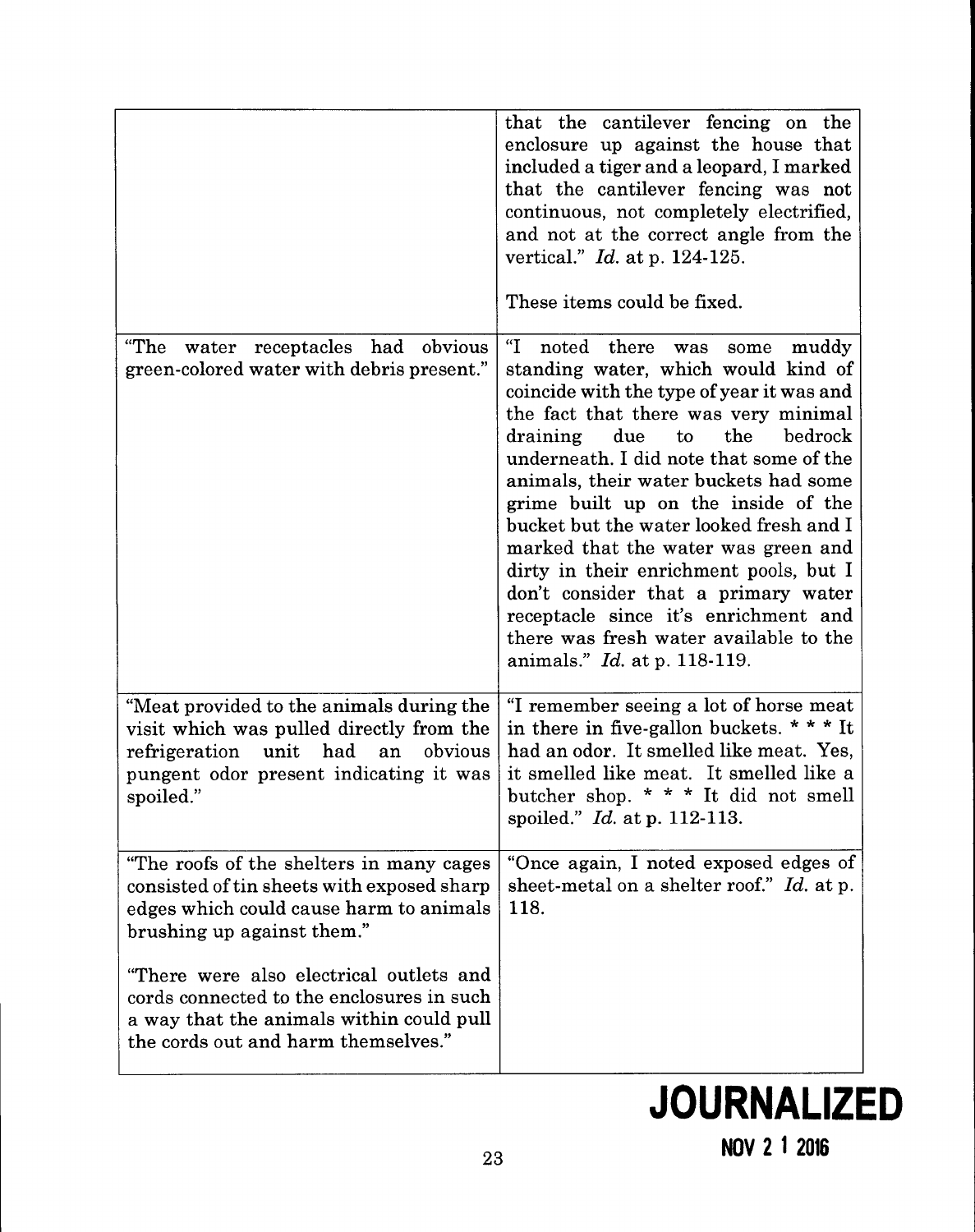| The male lion, "Leo," was observed to be   "I noted that the overall psychological |                                          |
|------------------------------------------------------------------------------------|------------------------------------------|
| ataxic. This condition is possibly due to                                          | stability of the animals was good. Most  |
| medical or nutritional problems.                                                   | of them were in good health except for   |
|                                                                                    | Leo the lion. He was geriatric, later in |
|                                                                                    | life. He had hock sores and sores on his |
|                                                                                    | hips * * *." Id. at p. 113-114.          |
|                                                                                    |                                          |



**NOV 2 1 2016** 

 $\bar{z}$